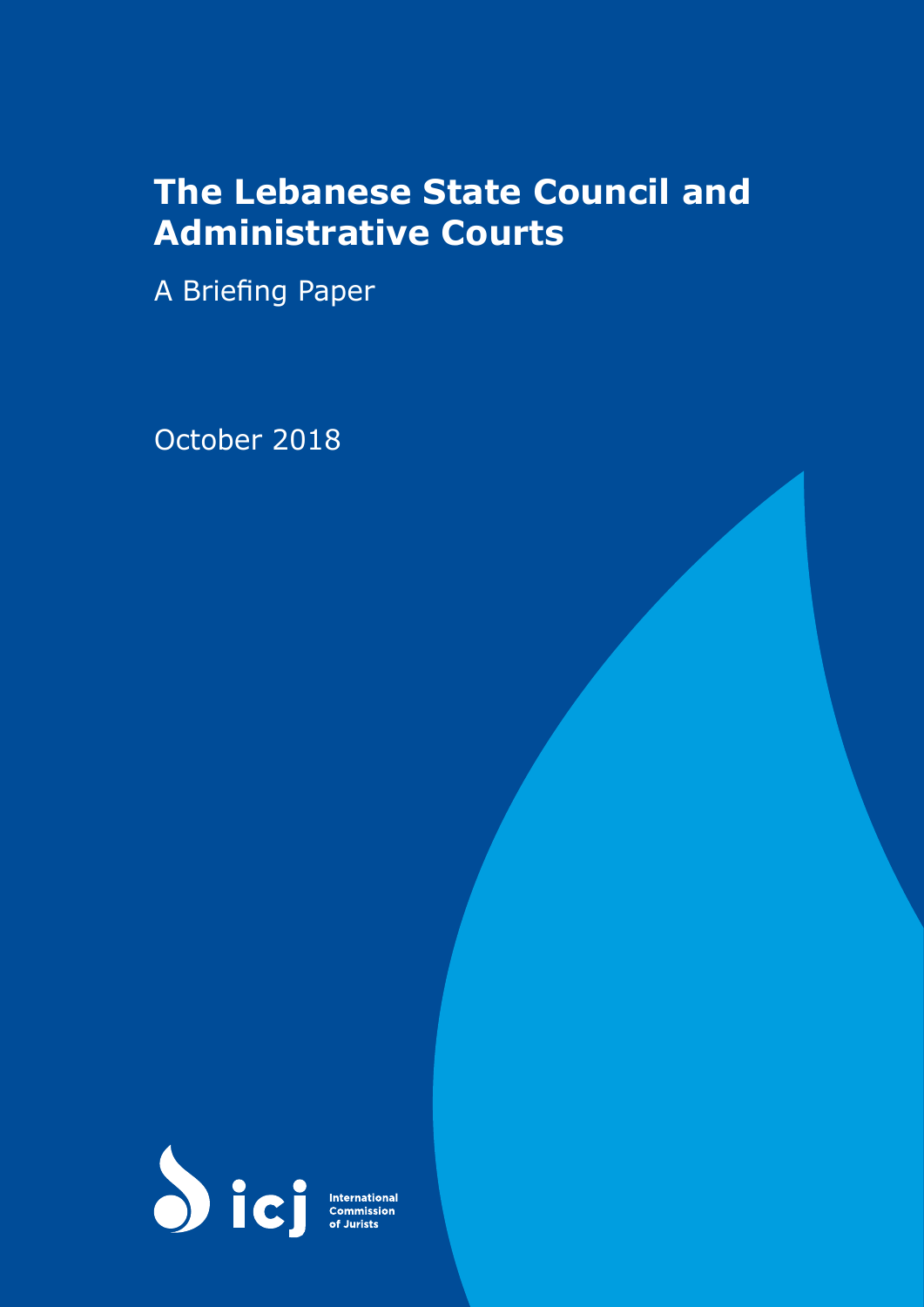Composed of 60 eminent judges and lawyers from all regions of the world, the International Commission of Jurists (ICJ) promotes and protects human rights through the Rule of Law, by using its unique legal expertise to develop and strengthen national and international justice systems. Established in 1952 and active on the five continents, the ICJ aims to ensure the progressive development and effective implementation of international human rights and international humanitarian law; secure the realization of civil, cultural, economic, political and social rights; safeguard the separation of powers; and guarantee the independence of the judiciary and legal profession.

® The Lebanese State Council and Administrative Courts

© Copyright International Commission of Jurists Published in October 2018

The International Commission of Jurists (ICJ) permits free reproduction of extracts from any of its publications provided that due acknowledgment is given and a copy of the publication carrying the extract is sent to their headquarters at the following address:

International Commission of Jurists P.O. Box 91 Rue des Bains 33 Geneva Switzerland

This document has been produced in the frame of the Action entitled "The independence of the judiciary in Lebanon: a social priority" funded by the European Union and implemented by The Legal Agenda in partnership with the International Commission of Jurists, and the Siracusa International Institute for Criminal Justice and Human Rights. The contents of this document are the sole responsibility of the Consortium Partners and can under no circumstances be regarded as reflecting the position of the European Union.



Project funded by the European Union



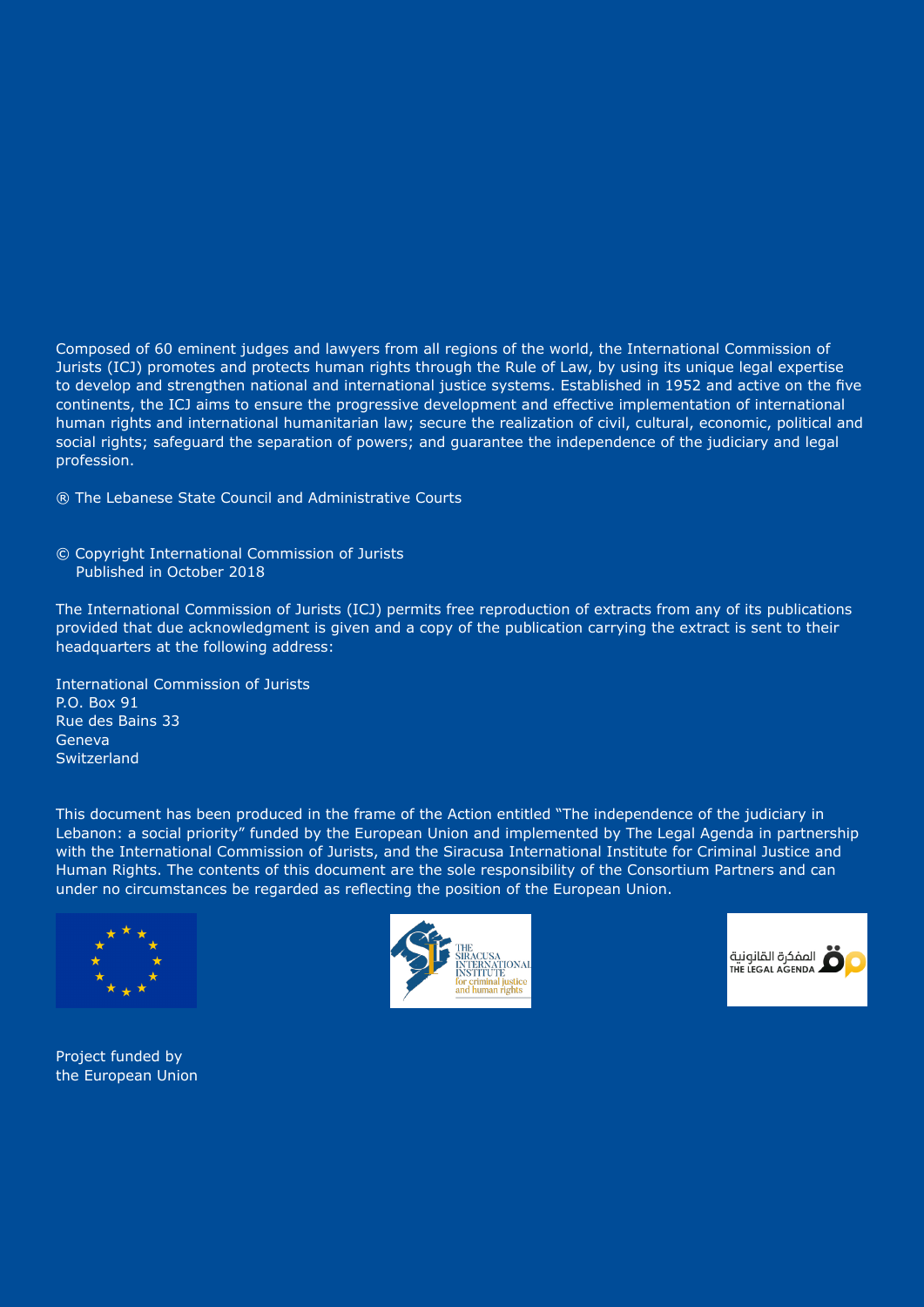# **The Lebanese State Council and Administrative Courts**

A Briefing Paper

October 2018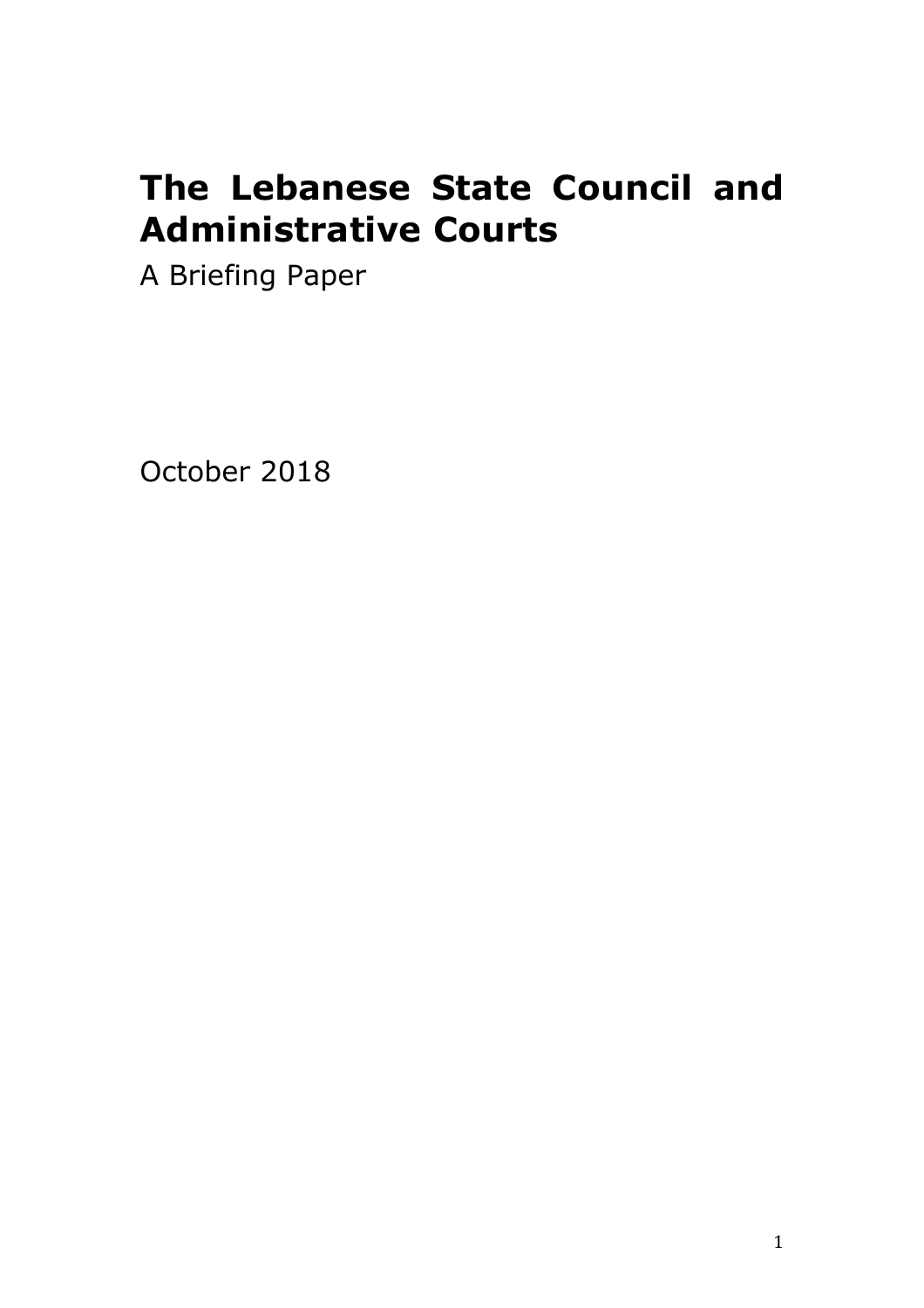Accountability and transparency in public administration is a cornerstone of the rule of law and of democratic governance. Promoting these standards and their practical implementation is not possible without a functioning system of administrative justice, which allows private persons to effectively challenge administrative acts and decisions and holds public authorities accountable for breaches of law and infringements of human rights.

Indeed, administrative acts – which can cover a wide range of issues, including use of public land, expropriations, civil registration, adoptions, protection of the environment, access to information, issuance of business licenses, and more – have the potential of having an enormous impact on the daily lives of individuals. It is thus fundamental that these individuals have the right to appeal the administrative acts and decisions that negatively affect their interests, rights or liberties, and be able to seek redress where public officials exercise their duties in an unlawful or otherwise improper manner.<sup>1</sup>Effective redress should be available through the initiation of an administrative proceeding,before or subject to review by, a competent and independent court or tribunal.

While administrative justice systems greatly vary from one country to another, Lebanese administrative justice is in large part inspired by its French counterpart. These systems are headed by State Councils, which have both advisory and adjudicativeroles. The Lebanese State *Shura* Council, which was established by Law No. 10434 of 14 June 1975 (Statute of the State Council), is currently the only administrative jurisdiction in Lebanon. While the last amendments to the Statute of the State Council, by Act No. 227 of 31 May 2000, provide for the establishment of first level administrative tribunals in each of the six provinces (*mohafazas)* of Lebanon, this reform has yet to be implemented. This is because, according to the Statute, the establishment of the administrative tribunals is pending the adoption of a decision by the Minister of Justice upon approval of the State Council Bureau<sup>2</sup>, which has yet to occur. Therefore, to this day, the first instance administrative courts have not become operational.

The State Council plays an important role in the Lebanese judicial framework and represents an effective jurisdiction where citizens can seek to uphold their human rights. For instance, the State Council was called upon and positively responded in a case granting the right to truth of families of the disappeared during the civil war.<sup>3</sup> However, the State Council has also been criticized and accused of serving political power at the expense of fundamental freedoms, with certain decisions appearing to undermine, for example, the rights to freedom of expression and freedom of conscience.

In this memorandum, the ICJ analyzes the laws regulating the Lebanese administrative justice system with a view to highlighting the key issues in relation to international standards on judicial independence. Guaranteeing the right to judicial review of administrative acts, before a competent and independent administrative court or tribunal that adheres to fair trial standards, is fundamental to the protection of human rights and the rule of law. As such, in the context of administrative justice, judicial independence is indispensable to effectively hold the government accountable for its decisions, and vital for creating the right conditions for access to justice.

 $1$  Council of Europe, Recommendation CM/Rec(2007)7 of the Committee of Ministers to member states on good administration, 20 June 2007.

 $2$ Law No. 10434 of 14 June 1975 (with last amendments of 2000) [Statute of the State Council], article 34. The State Council Bureau is the judicial council of Lebanon's administrative court system, see below in section I on the State Council Bureau.

<sup>&</sup>lt;sup>3</sup>Lebanese State Council, First Chamber, Decision of 4 March 2014

<sup>&</sup>lt;sup>4</sup> See Ghida Frangieh, "Lebanon's State Council: Serving Political Powers at the Expense of Fundamental Freedoms", The Legal Agenda, 6 February 2014, available at: http://legalagenda.com/en/article.php?id=2969.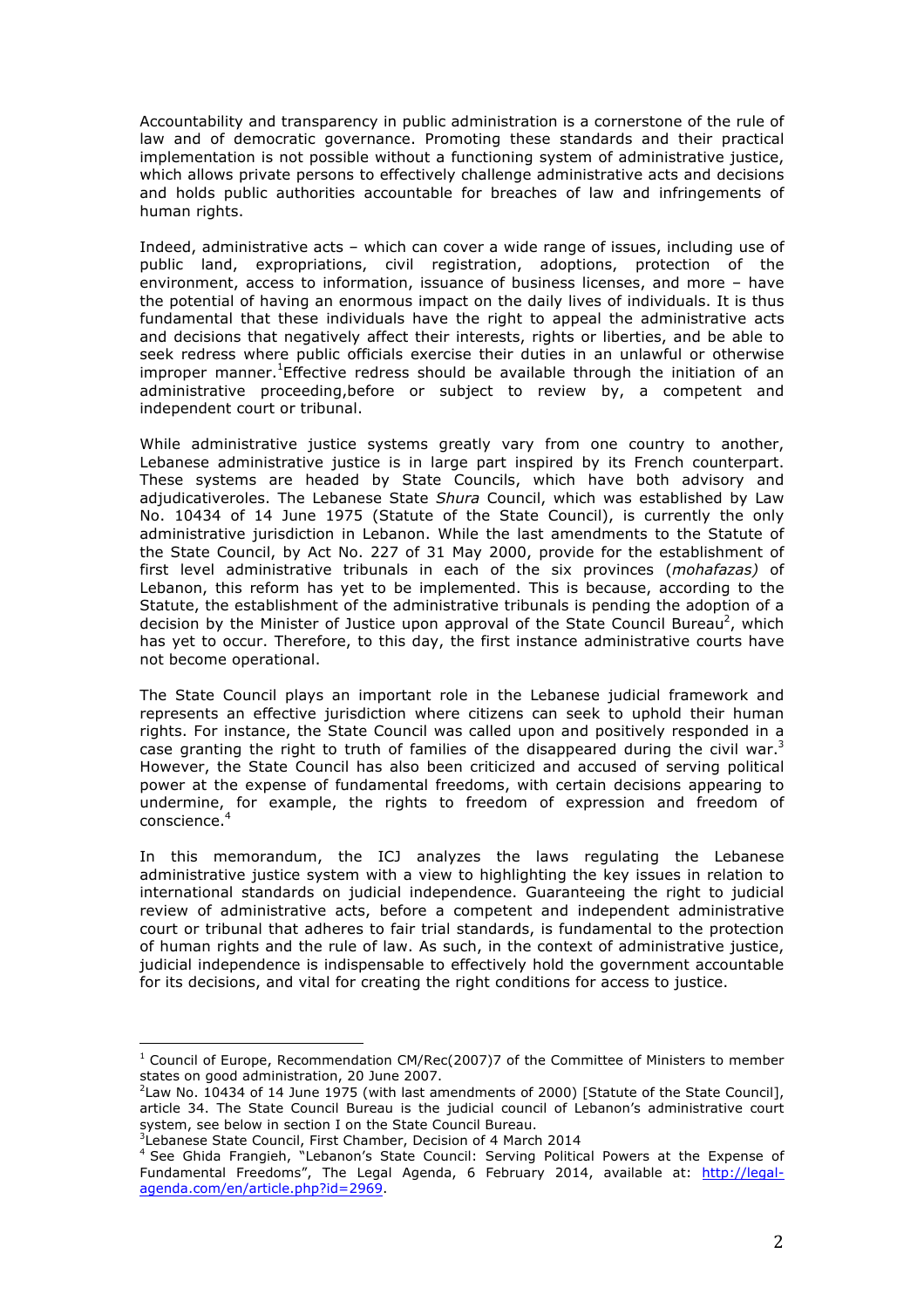The right to a fair trial before an independent tribunal derives from international and regional conventions on human rights. Article 14(1) of the International Covenant on Civil and Political Rights (ICCPR) states: "All persons shall be equal before the courts and tribunals. In the determination of any criminal charge against him, *or of his rights and obligations in a suit at law*, everyone shall be entitled to a fair and public hearing by a competent, independent and impartial tribunal established by law".<sup>5</sup> In the same vein, article 6(1) of the European Convention of Human Rights stipulates: "In the determination of his civil rights and obligations or of any criminal charge against him, everyone is entitled to a fair and public hearing within a reasonable time by an independent and impartial tribunal established by law."6

These provisions also constitute the foundation of the right to a fair trial and due process guarantees and have generally been interpreted by human rights bodies – such as the Human Rights Committee and the European Court of Human Rights – as also being applicable in relation to a range of disputes typically treated as falling within the framework of administrative law.For instance, the Human Rights Committee states:

> The Committee notes that the concept of a 'suit at law' […] is based on the nature of the right in question rather than the status of one of the parties or the particular forum provided by domestic legal systems for the determination of particular rights. The concept encompasses (a) judicial procedures aimed at determining rights and obligations pertaining to the areas of contract, property and torts in the area of private law, as well as (b) equivalent notions in the area of administrative law such as the termination of employment of civil servants for other than disciplinary reasons, the determination of social security benefits or the pension rights of soldiers, or procedures regarding the use of public land or the use of private property.<sup>7</sup>

In the same vein, the European Court of Human Rights (ECtHR)considers that article 6(1) of the European Convention on Human Rights applies to administrative proceedings where the outcome of the dispute is decisive for a legal right of the individual, regardless of the character of the authority that is invested with jurisdiction in the matter (ordinary court, administrative body, etc.).<sup>8</sup> Similarly, both the Inter-American Commission of Human Rights and the African Commission have

 $5$  Lebanon has been a party to the ICCPR since 1972.

<sup>&</sup>lt;sup>6</sup> See also American Convention on Human Rights, signed at the Inter-American Specialized Conference on Human Rights, San Jose, Costa Rica, 22 November 1969, article 8(1); African

<sup>(</sup>Banjul) Charter on Human and Peoples' Rights, adopted 27 June 1981, article 7(1).<br><sup>7</sup>Human Rights Committee, General Comment No. 32, para. 16. According to the Human Rights Committee, a suit at law can also cover other procedures, but this must be determined "on a case by case basis in the light of the nature of the right in question". The Human Rights Committee continues however as follows: "On the other hand, the right to access a court or tribunal as provided for by article 14, paragraph 1, second sentence, does not apply where domestic law does not grant any entitlement to the person concerned. For this reason, the Committee held this provision to be inapplicable in cases where domestic law did not confer any right to be promoted to a higher position in the civil service, to be appointed as a judge or to have a death sentence commuted by an executive body. Furthermore, there is no determination of rights and obligations in a suit at law where the persons concerned are confronted with measures taken against them in their capacity as persons subordinated to a high degree of administrative control, such as disciplinary measures not amounting to penal sanctions being taken against a civil servant, a member of the armed forces, or a prisoner. This guarantee furthermore does not apply to extradition, expulsion and deportation procedures. Although there is no right of access to a court or tribunal as provided for by article 14, paragraph 1, second sentence, in these and similar cases, other procedural guarantees may still apply." 8 ECtHR, *Ferrazzini v. Italy*, Application no. 44759/98, 12 July 2001, para. 27.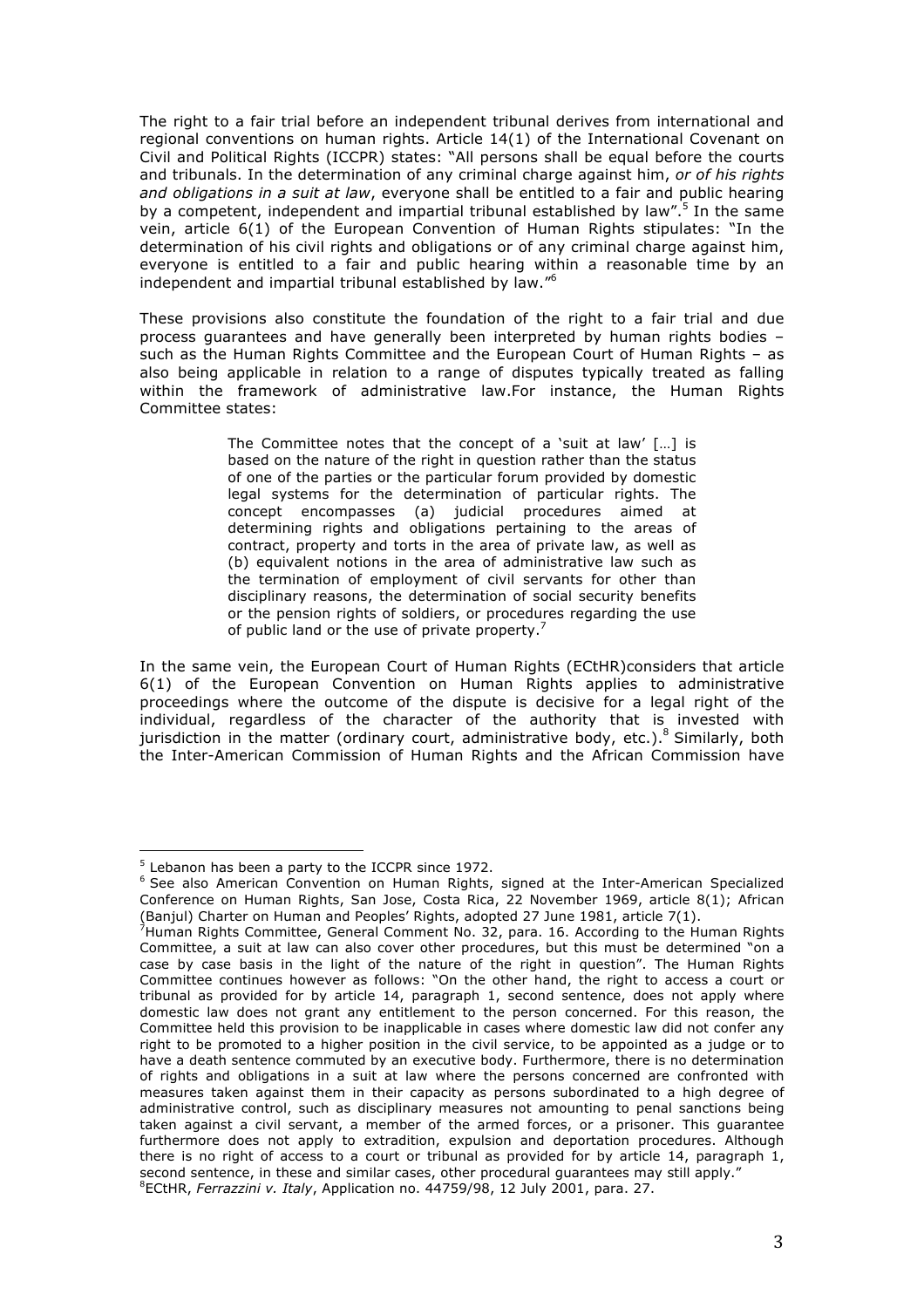determined that fair trial guarantees are applicable to all legal proceedings, including those of an administrative character. 9

In this memorandum, the ICJ therefore addresses three fundamental elements of the administrative justice system: I) the State Council Bureau, which acts as the judicial council for the administrative justice system; II) certain elements of the careers of administrative judges, such as selection, appointment, tenure and discipline; and III) fair trial guarantees in administrative proceedings. The ICJ then formulates recommendations for reform that should, if adopted, significantly reinforce the independence and impartiality of the administrative courts, in particular the State Council, and thus contribute towards strengthening the rule of law and the public's confidence in the Lebanese judiciary.

The ICJ underlines that it focuses specifically on the areas that present challenges in the framework of the administrative courts system. Indeed, the provisions applicable to the ordinary court system – in particular under Legislative Decree No. 150 of 16 September 1983 on the organization of the judiciary (Decree-Law No. 150/83) – are generally also applicable to administrative courts, e.g. ordinary judges and administrative judges have the same status, the Judicial Inspectorate's competence extends to both the ordinary and the administrative courts,<sup>10</sup> etc. With regard to these provisions, the ICJ has previously addressed where they lack conformity with international standards in a series of three memoranda pertaining to the High Judicial Council, the management of the careers of judges, and judicial accountability.<sup>11</sup> In large part, the recommendations made in these memoranda also apply to the administrative court system.

## **I. The State Council Bureau**

Judicial Councils, or similar bodies, are designed and established to manage and regulate the careers of judges from training to appointment, promotion to discipline, and tenure to retirement. To do so properly and effectively, they must be truly independent from the executive and, importantly, they must be given sufficient authority and resources to perform their functions.

The State Council Bureau is the judicial council in charge of ensuring the proper administration of justice within the Lebanese administrative justice system. It is the equivalent of the ordinary judiciary's High Judicial Council.<sup>12</sup>

#### i. Composition

 

In order to safeguard the independence of both the judiciary as an institution and of judges individually, judicial councils must themselves be independent. In this regard, the composition of a judicial council "matters greatly to judicial independence as it is required to act in an objective, fair and independent manner when selecting judges".<sup>13</sup>

The State Council Bureau, is composed of $^{14}$ :

1- The President of the State Council, as President of the Bureau;

<sup>9</sup> Inter-American Court of Human Rights, *Baena-Ricardo et al. v. Panama,*2 February 2001, para. 124; See alsoSection A on thePrinciples and Guidelines on the Right to a Fair Trial and Legal Assistance in Africa

<sup>&</sup>lt;sup>10</sup>Legislative Decree No. 150 of 16 September 1983 on the organisation of the judiciary [Decree-Law No. 150/83], article 97.

<sup>&</sup>lt;sup>11</sup> See ICJ, Lebanon: the ICJ calls for extensive reforms to strengthen judicial independence and *accountability*, 28 February 2017, available at: https://www.icj.org/lebanon-the-icj-calls-forextensive-reforms-to-strengthen-judicial-independence-and-accountability/.<br><sup>12</sup> See Decree-Law No. 150/83, Chapter 1: The High Judicial Council, articles 2 and following.

<sup>&</sup>lt;sup>13</sup> Report of the Special Rapporteur on the Independence of Judges and Lawyers, UN Doc. A/HRC/26/32 (2014), para. 126.

 $14$ Statute of the State Council, article 19(1).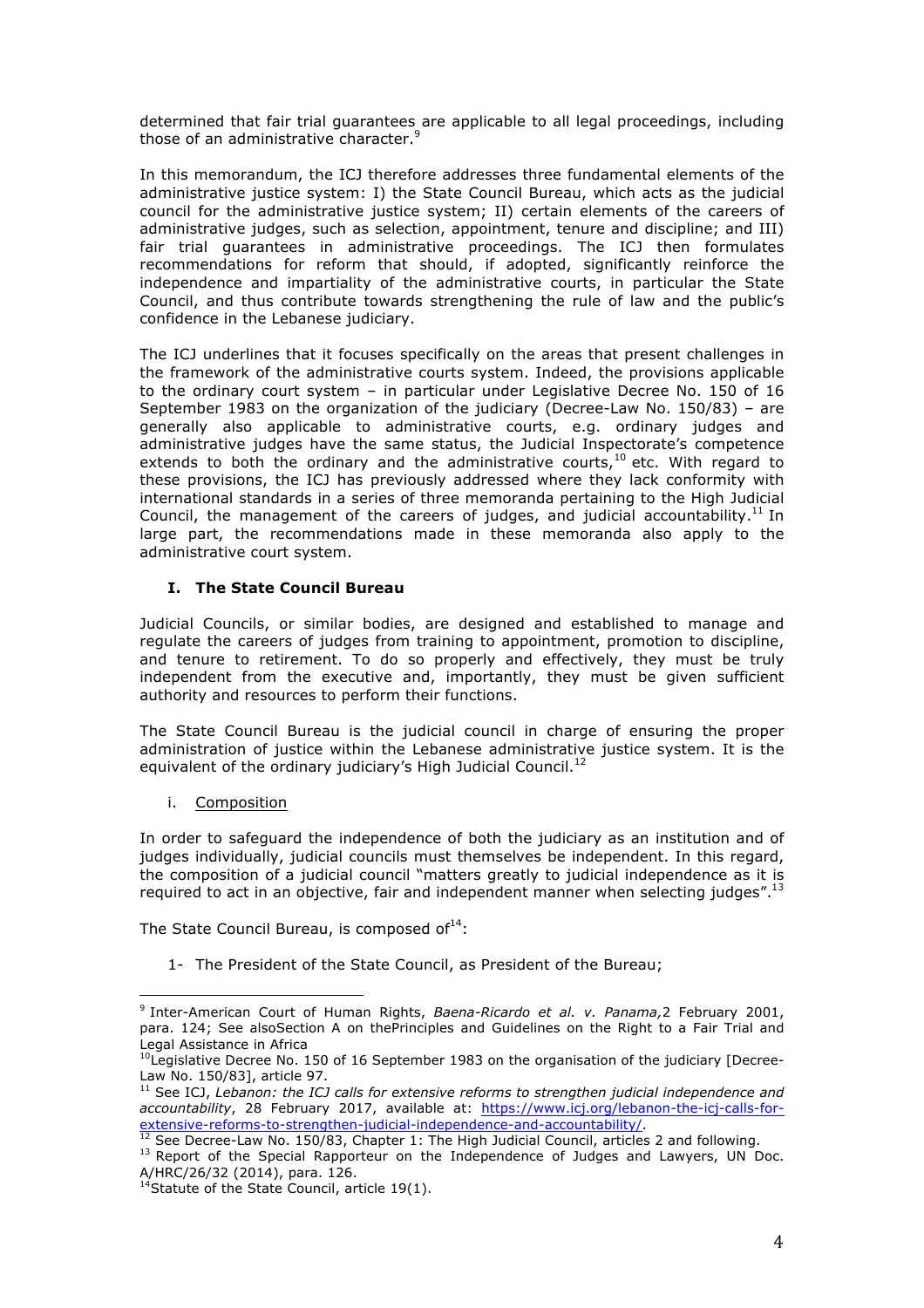- 2- The Government-Commissioner of the State Council, as Vice-President;
- 3- The President of the Judicial Inspectorate and thePresidents of the Chambers of the State Council<sup>15</sup> (as members);
- 4- Three Presidents of the administrative courts of the highest rank.

Because the administrative courts have not actually been established to date, the State Council Bureau does not yet count among its members judges of the fourth category.<sup>16</sup> Therefore, the composition of the State Council Bureau is not yet complete in accordance with the law.

The ICJ urges the Lebanese authorities to take the appropriate measures to implement the amendments to the Statute of the State Council madeby Act No. 227 of 31 May 2000, according to which first instance administrative courts should be established in each *mohafaza* (province) of Lebanon. This would not only contribute to protecting the right to appeal (see section III on fair trial rights below), but also would ensure that the composition of the State Council Bureau is complete and in line with Lebanon's national legislation and contribute to the creation of a more effective administrative court system. To this effect, the ICJ recommends that the Minister of Justice adopt the necessary decision to establish these first instance administrative courts, in line with article 34 of the Statute of the State Council, as amended.

Furthermore, the ICJ observes with concern that, as opposed to the High Judicial Council of the ordinary justice system, where two members are elected, none of the members of the State Council Bureau are elected.

International standards recommend that a significant proportion of the membership of judicial councils be judges who are chosen by their peers. The Special Rapporteur on the independence of judges and lawyers has recommended that at least half of the members of a judicial council be judges who are elected by their peers.<sup>17</sup> Similarly, the European Charter on the Statute for Judges states that, "[i]n respect of every decision affecting the selection, recruitment, appointment, career progress or termination of office of a judge, the statute envisages the intervention of an authority independent of the executive and legislative powers within which at least one half of those who sit are judges elected by their peers following methods guaranteeing the widest representation of the judiciary".<sup>18</sup>

The fact that no members of the State Council Bureau are elected does not allow for a representative judicial council. While first instance administrative courts do not yet exist, with a view to the eventual establishment of these courts, which is strongly recommended by the ICJ, it would be of high importance that the law be modified to provide that at least half of the members of the State Council Bureau be judges from all departments and levels of the administrative court system who are elected by their peers.

 $15$  The State Council is divided in seven departments: 1) the Council of cases, and 2) six chambers: one administrative chamber and the remaining five judicial. The President of the administrative chamber is the President of the State Council; the Presidents of the five judicial chambers are members of the State Council Bureau. The Council of cases is composed of the President of the State Council, as president, of the presidents of the chambers, and of three advisors chosen by the President at the beginning of each judicial year. See article 34(3) of the Statute of the State Council.

<sup>&</sup>lt;sup>16</sup>See, Najib Farhat, "Assessment of the administrative situation of the State Shura Council in Lebanon", The Legal Agenda, 27 April 2015, available at (in Arabic): http://www.legalagenda.com/article.php?id=1082&lang=ar.<br><sup>17</sup>See Report of the Special Rapporteur on the independence of judges and lawyers on her

mission to Tunisia, UN Doc. A/HRC/29/26/Add.3 (2015), para. 96.

 $18$  European Charter on the Statute for Judges, Strasbourg, 8-10 July 1998, Principle 1.3. See similarly Council of Europe Committee of Ministers Recommendation CM/Rec(2010)12, adopted 17 November 2010 [CoM Recommendation CM/Rec(2010)12], para. 46.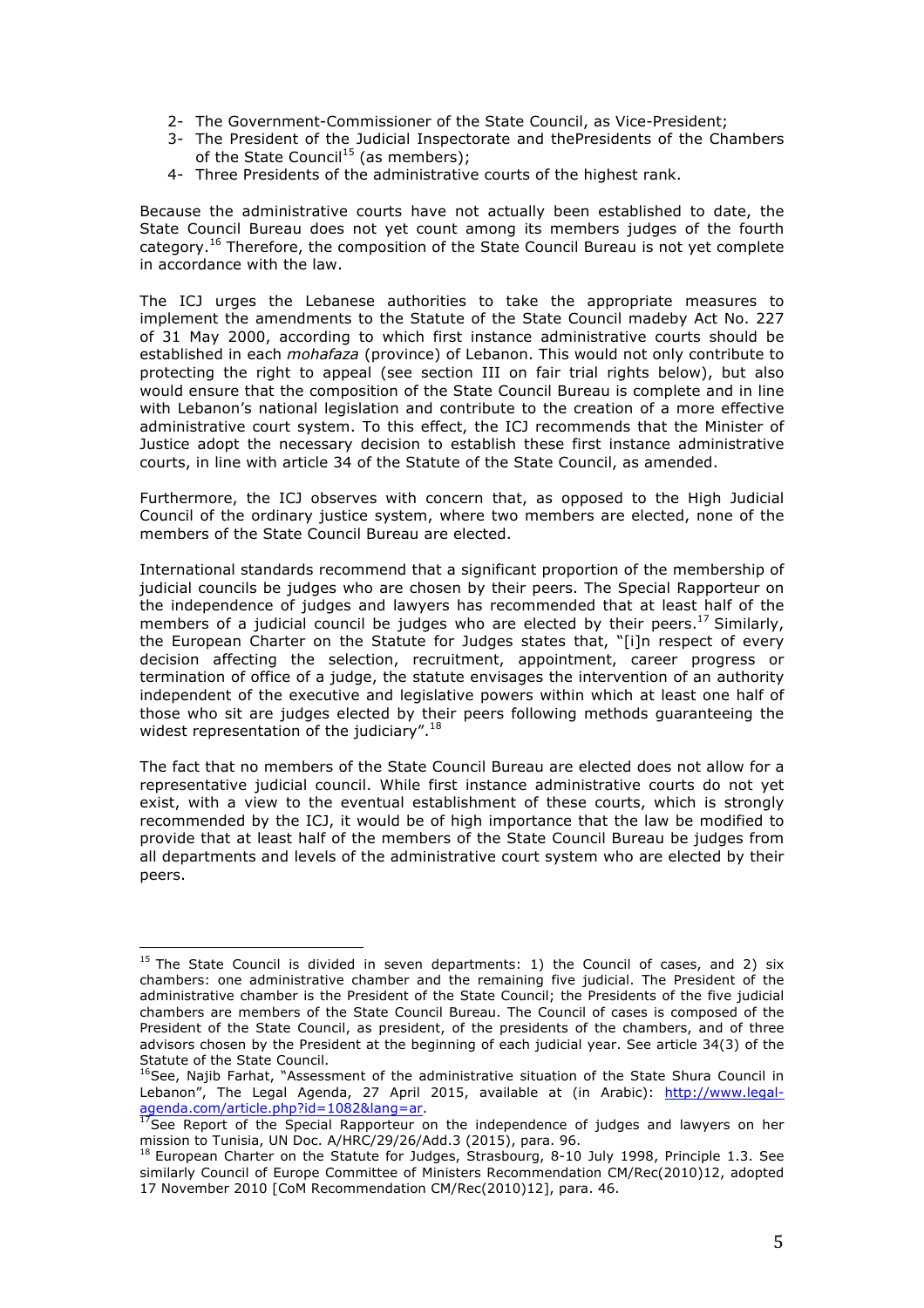Moreover, all the members of the State Council Bureau are *ex officio* members, which means that the procedure for their appointment to their respective offices within the administrative judiciary is particularly important to assess their independence. While the President and Government-Commissioner of the State Council, as well as the President of the Judicial Inspectorate, are all appointed by Cabinet Decree upon the proposal of the Minister of Justice, $19$  the other judges are appointed by Cabinet Decree upon proposal of the Minister of Justice and approval of the State Council Bureau.(The method of appointment of administrative judges is examined in more detail in section II below.)

This means that the Minister of Justice has a direct influence on the selection of all the members of the State Council Bureau, most particularly in the case of the President and Government-Commissioner of the State Council and of the President of the Judicial Inspectorate, who hold the highest positions of the State Council Bureau. If the procedure of such appointments is not improved, not only will this continue to undermine the independence – real and perceived – of their offices, but also the ability of the State Council Bureau to function as an independent body.<sup>20</sup>

The ICJ is of the view that all *ex officio* members should be appointed to the relevant officein an independent manner, through a transparent procedure that is based on objective criteria, including but not limited to skills, knowledge, experience and integrity. In addition, specific and concrete measures to ensure women's full and equal representation in the State Council Bureau and the judiciary as a whole should be adopted.<sup>21</sup>

#### ii. Mandate of the State Council Bureau

 

Article 19 of the Statute of the State Council provides that the State Council Bureau "ensures the proper functioning of the public service of administrative justice, its authority and its independence, and takes the appropriate decisions in this regard". For this purpose, the State Bureau Council is granted – in the framework of the administrative court system – the same powers as the High Judicial Council, as provided in Decree-Law No. 150/83 on the ordinary court system $^{22}$ , unless there are contradictory provisions in the Statute of the State Council. This includes powers regarding the selection and appointment, transfers, and discipline of administrative judges.

Judicial councils must be able to act independently and have the ability to ensure that the judiciary as a whole, as well as judges individually, are independent.The UN Human Rights Committee has recommended the establishment of "an independent body charged with the responsibility of appointing, promoting and disciplining judges at all levels".<sup>23</sup> Similarly, the European Charter on the Statute for Judges recommends "the intervention of an authority independent of the executive and legislative powers"

<sup>&</sup>lt;sup>19</sup>Statute of the State Council, article 5; Decree-Law No. 150/83, article 100.

<sup>&</sup>lt;sup>20</sup>This is particularly important considering that in practice senior judicial positions in Lebanon are distributed in line with a religion-based power-sharing agreement. Thus, the President of the State Council Bureau is always Christian Maronite. This was addressed in the ICJ memorandum on the High Judicial Council. See ICJ, *The Lebanese High Judicial Council in Light of International Standards*, February 2017, available at: https://www.icj.org/wpcontent/uploads/2017/03/Lebanon-Memo-HJC-Advocacy-Analysis-Brief-2017-ENG.pdf.<br><sup>21</sup>See Convention on the Elimination of Discrimination against Women, adopted in 1979 by the

UN General Assembly, article 7; Committee on the Elimination of Discrimination against Women, General Recommendation No. 23: Political and public life, UN Doc. HRI/GEN/1/Rev.9 (Vol. II) (1997), para. 15. See also See Report of the Special Rapporteur on the independence of judges and lawyers on her mission to Tunisia, UN Doc. A/HRC/29/26/Add.3 (2015), para. 96. <sup>22</sup>Statute of the State Council, article 19(4).

<sup>&</sup>lt;sup>23</sup>Human Rights Committee, Concluding observations on Tajikistan, UN Doc. CCPR/CO/84/TJK (2005), para. 17.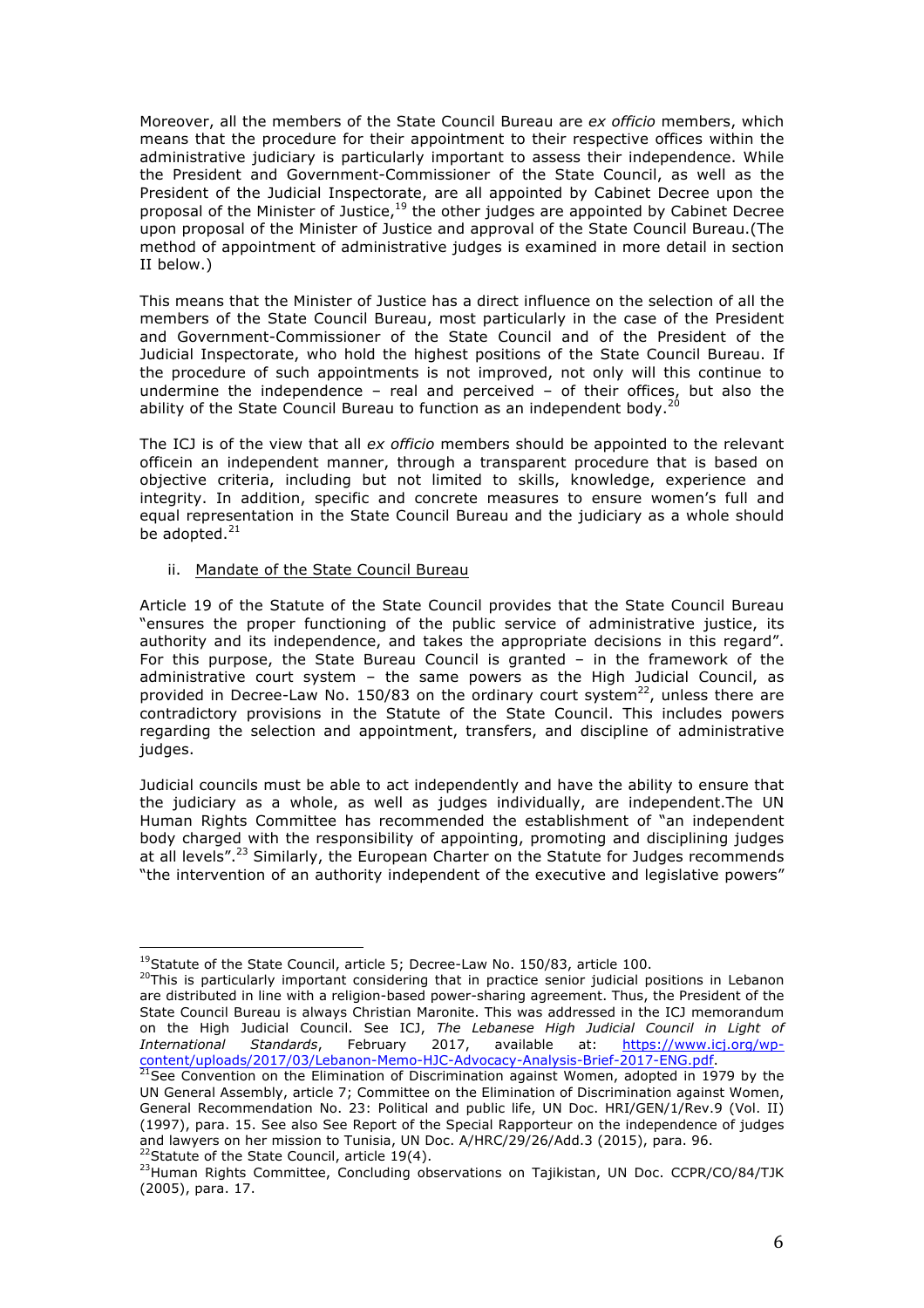in respect of "every decision affecting the selection, recruitment, appointment, career progress or termination of office of a judge."<sup>24</sup>

The scope of mandate of the State Council Bureau is in line with the scope foreseen by these standards; however, the ICJ is concerned that the State Council Bureau lacks sufficient guarantees of independence in terms of its composition and of the method of appointment of its members, to meet that aspect of the standard(see section i above).

The ICJ is concerned about the significant involvement of the Minister of Justice in much of the procedures and criteria for selection and appointment of administrative judges. The executive's involvement also undermines these judges' security of tenure and casts doubt on the independence and transparency of disciplinary procedures. The ICJ's concerns in this regard are addressed in section II below on the careers of administrative judges.

It is vital that the State Council Bureau be reformed to become entirely independent and that it be granted full authority and competence in the management of all aspects of the careers of judges from the beginning of their career as a judge until its end.

Moreover, while the President of the State Council acts as supreme president in both the administrative and financial matters of administrative courts<sup>25</sup>, and while the work of the first instance administrative courts (once established) is to be distributed between the chambers by decision of the President of the State Council after consultation with the State Council Bureau<sup>26</sup>, the distribution of work within the State Council itself is subjected to the decision of the Minister of Justice (upon proposal of the State Council Bureau).27 It is the view of the ICJ that the State Council Bureau should be granted oversight over all administrative aspects and function of administrative justice system, including the State Council.

**In light of the above, the ICJ calls on the Lebanese authorities to fully implement the provisions of the Statute of the State Council including by establishing the first instance administrative courts in accordance with these provisions.**

**The ICJ further calls on the Lebanese authorities to amend the Statute of the State Council to:**

- **i. Ensure that the State Council Bureau consists of a majority of judges who are elected by their peers from the State Council and, once established, first instance administrative courts;**
- **ii. Establish detailed and objective eligibility criteria for all elected and appointed members of the Bureauincluding, among other things, integrity, independence, impartiality and competence;**
- **iii. Set out transparent procedures for the selection and appointment of senior judicial positions, in particular the President and the Government-Commissioner at the State Council and the President of the Judicial Inspectorate. While such appointments should in principle reflect the diversity of the Lebanese society as a whole, including its various religious groups, selectionmust be based on detailed, objective criteria, including, among others, skills, knowledge, experience and integrity;**

 $24$ European Charter on the Statute for Judges, adopted by the participants at a multilateral meeting of the Council of Europe, Strasbourg, 8-10 July 1998, DAJ/DOC (98) 23, para. 1.3. <sup>25</sup>Statute of the State Council, article 3. See also article 47.

<sup>&</sup>lt;sup>26</sup>Statute of the State Council, article  $34(2)(2)$ .

<sup>&</sup>lt;sup>27</sup>Statute of the State Council, article 41.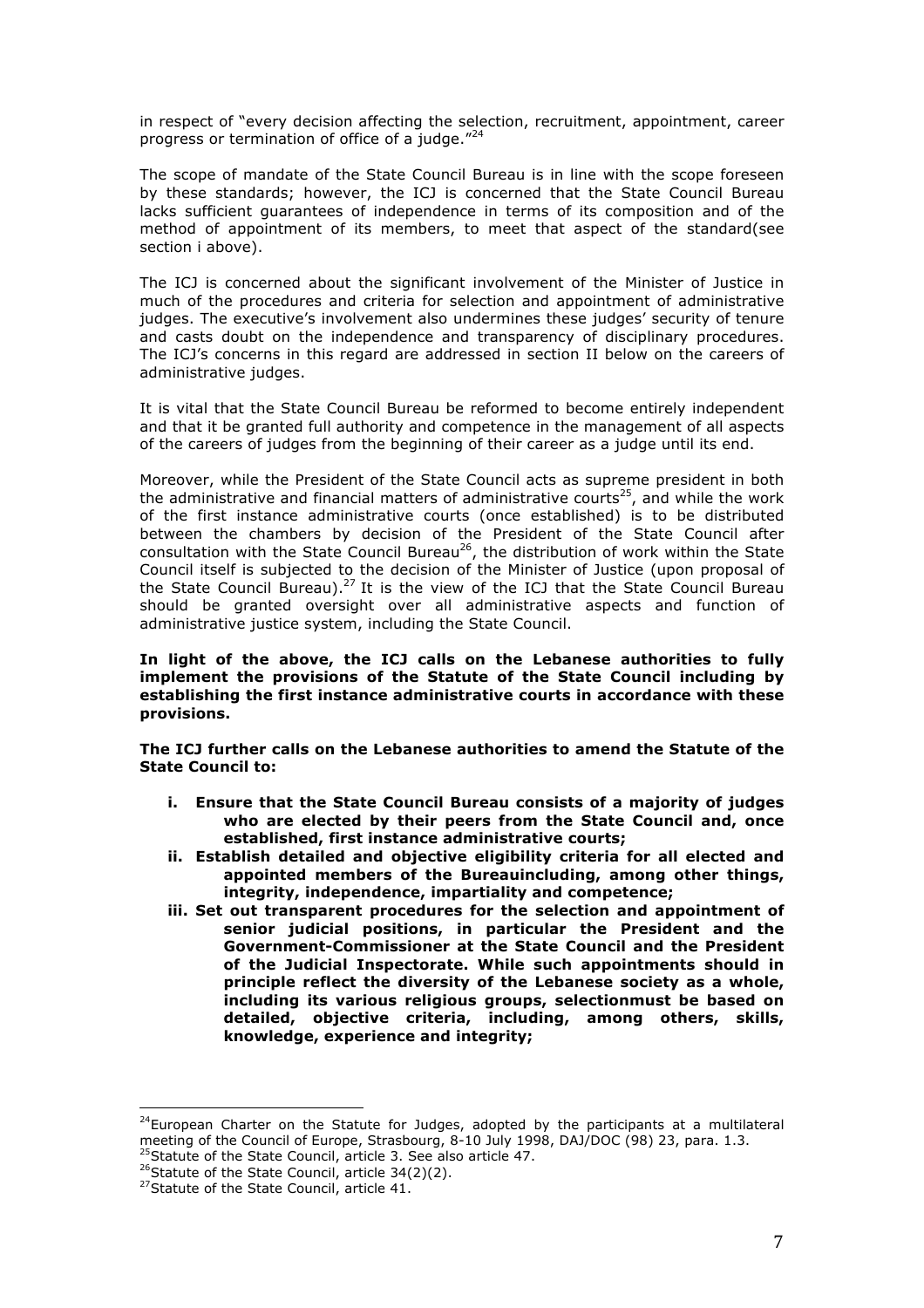- **iv. In this regard, ensure that the Minister of Justice has nodirect or indirect role in the selection and the appointment of the members of the State Council Bureau;**
- **v. Provide for effective measures and safeguards to ensure that relevant procedures provide women with effective equal access to membership in the State Council Bureau, and to progress towards the equal representation of men and women in the composition of the State Council Bureau in actual practice;**
- **vi. Ensure that, once reformed, the State Council Bureau is exclusively in charge of all aspects relating to the administration and functioning of the administrative courts, as well as to judges' careers,while completely rescinding the Minister of Justice's role in these issues.**

#### **II. The careers of administrative judges**

The Human Rights Committee has stressed that article 14 of the ICCPR requires States to take specific measures guaranteeing the independence of the judiciary "through the constitution or adoption of laws establishing clear procedures and objective criteria for the appointment, remuneration, tenure, promotion, suspension and dismissal of the members of the judiciary and disciplinary sanctions taken against them". <sup>28</sup> Indeed, judges must be able to make their decisions in an entirely independent manner, free from the interference or influence of political authorities or even from other judges. To ensure that judges are able to work in an environment that allows them to make their decisions freely, and to reduce to the minimum any chance of them being influenced by other factors, guarantees must be made concerning their status and career, particularly with regard to their selection and appointment, to security of tenure, and to disciplinary liability.

Article 4 of the Statute of the State Council provides that administrative judges are independent in the exercise of their judicial duties and that any transfer, detachment or any other measure that would infringe upon their statutory situation shall only be made within the framework established by this law. However, several provisions put into question administrative judges' independence, either in reality or in appearance.

i. Selection and appointment of administrative judges

# *a. Selection and appointment procedure*

The procedure for selection of Lebanese administrative judges is quite similar to that of the judges of the ordinary judiciary. It begins with the determination, by the Minister of Justice and after consultation with the State Council Bureau, of the number of trainee judges that should be appointed, and the Minister of Justice's request that the State Council Bureau organize a competition to that effect. The State Council Bureau thus organizes the competition for entry to the Institute of Judicial Studies, determines the subjects of the competition and the grades for admission, and appoints the examining committee from among judges selected for this purpose.<sup>29</sup> Eligibility is based on general requirements, such as nationality, age, and legal qualifications (see below on criteria for selection and appointment).

Candidates who pass the examination are admitted to the section of Public Law of the IJS, which provides training on the management of judicial activity within the administrative courts and the State Council. Generally, the provisions applicable to judicial trainee judges are equally applicable to administrative trainee judges; however, in all matters related to administrative trainee judges, the State Council

  $28$ Human Rights Committee, General Comment No. 32, Article 14: Right to equality before courts and tribunals and to fair trial, UN Doc. CCPR/C/GC/32, 23 August 2007 [Human Rights Committee, General Comment No. 32], para. 19.

 $^{29}$ Statute of the State Council, article 9. See also article 76 of Decree-Law No. 150/83.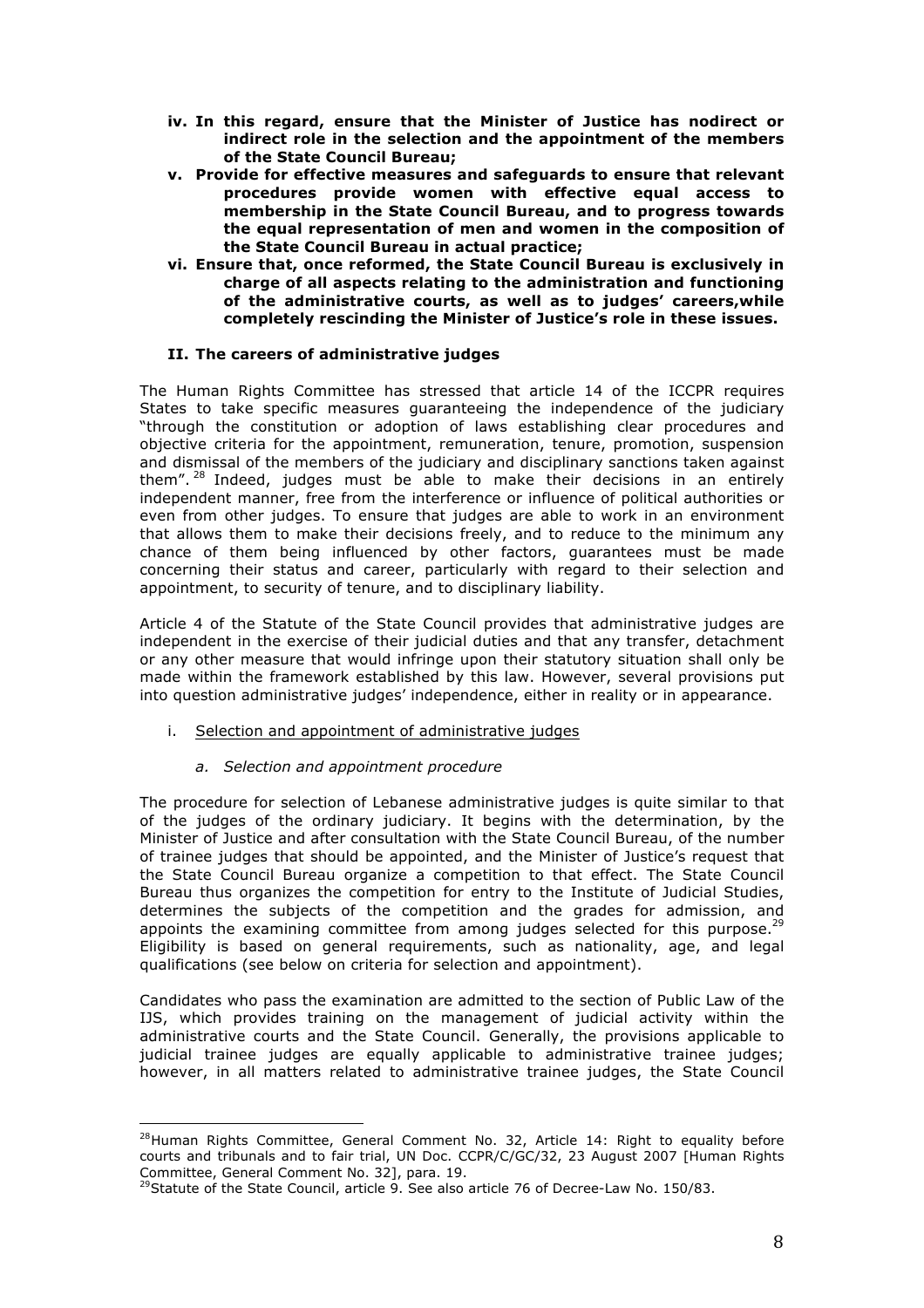Bureau acts as judicial council in lieu of the High Judicial Council.<sup>30</sup> The trainee judges are assigned to one of the chambers of the courts or the State Council in addition to being assigned theoretical and applied work.

Furthermore, the procedure for appointment mirrors that of the appointment of judges to the ordinary judiciary, with the State Council Bureau playing the role of judicial council. Under the provisions of the Statute of the State Council, appointment to the tenured administrative judiciary should be done as follows:

- Trainee judges are appointed to the administrative courts as tenured judges of the lowest grade by Cabinet Decree upon proposal of the Minister of Justice.<sup>31</sup> This appointment does not appear to be subject to the approval of the State Council Bureau;
- After at least five years, these judges may be transferred to the State Council as assistant-advisors by decision of the Minister of Justice and after the approval of the State Council Bureau;<sup>32</sup>
- Judges from the ordinary court system of the fourth grade or above and lawyers who have been registered for at least five years – can be appointed as assistant-advisors or advisors in the administrative courts, if they have not exceeded the age of 40  $years$ :  $33$
- Judges from the ordinary court system of the tenth grade or above can also be appointed as President of a State Council Chamber or of an administrative court by Cabinet Decree upon the proposal of the Minister of Justice and the approval of the State Council Bureau;  $34$
- State Council advisors are appointed by Cabinet Decree upon proposal of the Minister of Justice after approval of the State Council Bureau from among the advisors or assistant-advisors of the administrative courts of the seventh grade or above. However they may also be chosen from among certain other professional categories, such as ordinary judges of the seventh grade or above, persons who have Lebanese law degree and have worked in the public administration or public institutions for at least five years, holders of a doctorate in law who have taught for at least ten years in law faculties, or lawyers who have been registered for at least 15 years and who are not more than 48 years of age. $35$
- Presidents of the Chambers of the State Council and of the administrative courts are appointed from among the advisors who are of the tenth grade or higher, and by Cabinet Decree upon the proposal of the Minister of Justice and after approval of the State Council Bureau.<sup>36</sup>
- The President and Government-Commissioner i.e. the Office of the Prosecutor – of the State Council are both appointed by Cabinet Decree upon the proposal of the Minister of Justice. They are chosen from among the chamber presidents of the fourth highest grades or above, or from among the advisors ranked in the first grade. They may also be appointed, in the same manner, from among ordinary judges from the  $12<sup>th</sup>$  grade or above.<sup>37</sup>

The procedure governing the selection and appointment of judges must ensure the effective independence of the judiciary, both in appearance and in reality. In this regard, the UN Human Rights Committee has criticized the involvement of the executive in the appointment of judges and has recommended the establishment of an independent body to safeguard appointment, as well as promotion and regulation

 $30$  Decree-Law No. 150/83, article 76.

<sup>&</sup>lt;sup>31</sup>Statute of the State Council, article 8.

<sup>&</sup>lt;sup>32</sup>Statute of the State Council, article 8.

<sup>33</sup> Statute of the State Council, article 8.

<sup>&</sup>lt;sup>34</sup>Statute of the State Council, article 9.

<sup>&</sup>lt;sup>35</sup>Statute of the State Council, article 7.

<sup>&</sup>lt;sup>36</sup>Statute of the State Council, article 6.

<sup>&</sup>lt;sup>37</sup>Statute of the State Council, article 5.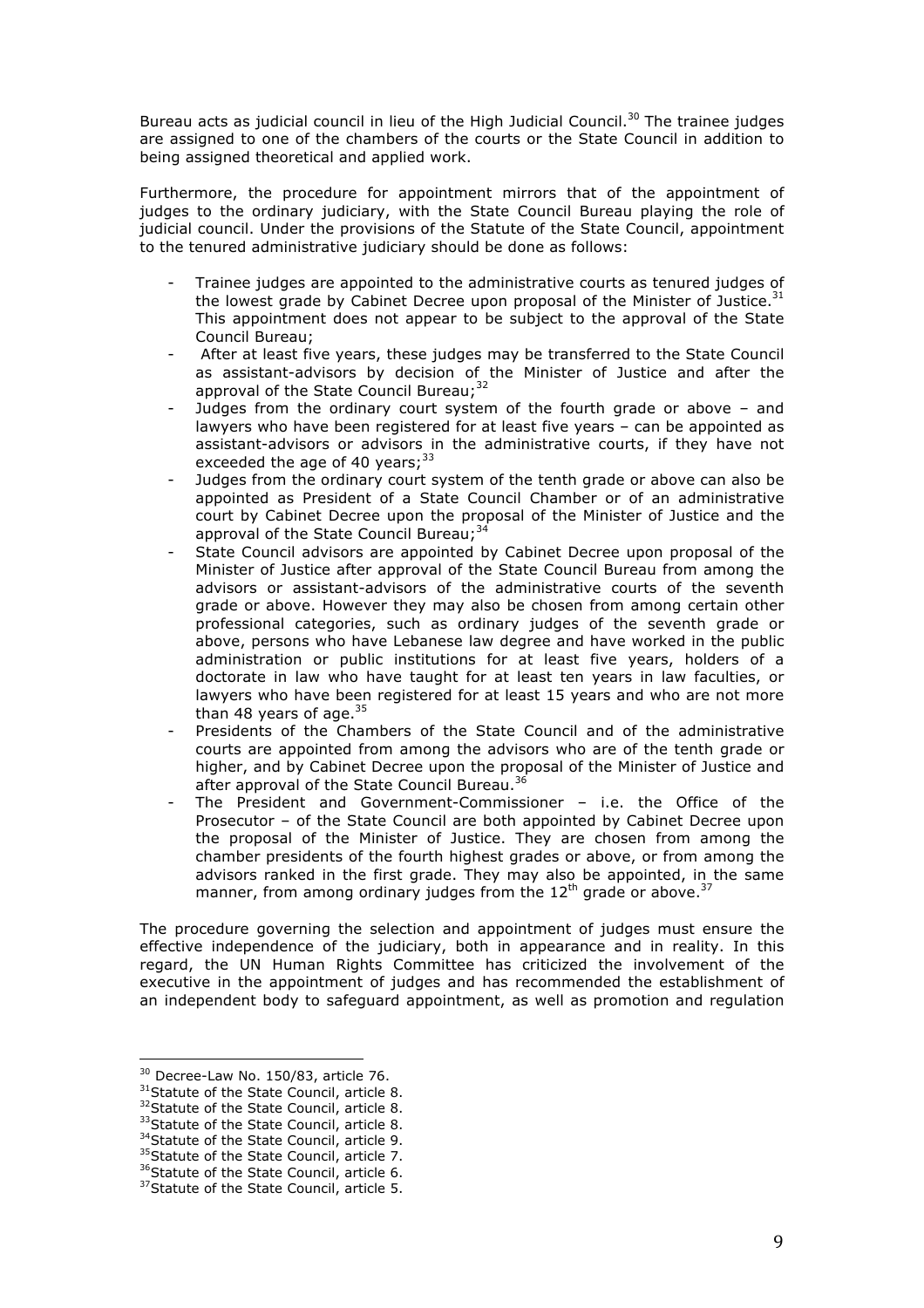of the judiciary.<sup>38</sup>International standards also recommend that the selection and appointment of judges be done through procedures that "safeguard against judicial appointments for improper motives". <sup>39</sup> The African Commission on Human and Peoples' Rights (ACHPR) Principles and Guidelines similarly provide that the process of appointment "shall be transparent and accountable" and that the method of selection "shall safeguard the independence and impartiality of the judiciary".<sup>40</sup>

The ICJ is concerned that the selection and appointment process is not based on objective, detailed and transparent criteria, and allows for significant influence by the executive, in particular by the Minister of Justice. This influence is likely to be manifested at several levels:

- 1. TheMinister of Justice has the power to determine how many new trainee judges should be appointed and, in all cases, administrative judges are appointed through Decree of the Council of Ministers, upon proposal of the Minister of Justice. In order to enhance the independence of the administrative judiciary, the determination of the number of new trainee judges needed should be made by the State Council Bureau, which should bein a better position to assess the needs of the administrative courts.<sup>41</sup>
- 2. It is essential that the exclusive role of the Minister of Justice in proposing candidates for appointment be rescinded.
- 3. While the State Council Bureau must approve most appointments, the initial appointment of trainee judges into the tenured judiciary and the appointment of the President and Government-Commissioner of the State Council are not subjected to such an approval. In practice, trainee judges cannot as of yet be appointed to the first instance administrative courts as they have not yet been established, but once these courts are established, the Minister of Justice will have direct influence over the entire administrative justice system by exclusively appointing administrative judges of the lowest level as well as those of the highest level.

The Lebanese authorities should ensure that the Minister of Justice is divested of any role in the selection and the appointment of administrative judges, including the Minister's competencies to evaluate the need to recruit new administrative judges and to propose candidates for appointment.To this end, and with view to upholding the independence of the judiciary, they must also reform the legal framework relating to the State Council Bureau to ensure that this Council is independent from the executive, including by ensuring that the Minister of Justice is divested of any role in in appointing its members, amending its composition to ensure that the at least half of its members are judges elected by their peers, and ensuring that it is pluralistic and gender representative.

Finally, if despite the above recommendations the Council of Ministers' prerogative to formally appoint judges by Decree were to remain, the Lebanese authorities should ensure it is not politicized or used to undermine the independence of the judiciary.This is especially relevant in Lebanon, where the executive is known to exercise its influence over the judiciary at many levels, in particular judicial appointments.<sup>42</sup>Where the executive or legislative branches formally appoint judges

 $38$ Human Rights Committee, Concluding observations on Honduras, UN Doc. CCPR/C/HND/CO/1  $(2006)$ , para. 16.

UN Basic Principles on the Independence of the Judiciary, Principle 10.

 $40$  African Commission on Human and Peoples' Rights, Principles and Guidelines on the right to a fair trial and legal assistance in Africa, Principle A.4(h).

 $41$ Currently, while the Annex to the Statute of the State Council provides that there should be 99 administrative judges, including those of the first administrative courts (26), there are only 47 judges at the State Council. This means that even at the level of the Shura Council, 26 posts are still vacant.

 $42$  With regard to the State Council more specifically, it is known that the Government amended article 5 of the Statute of the State Council in 2000, in order to be able to appoint a State Council President from among the ordinary court system. Before this amendment, which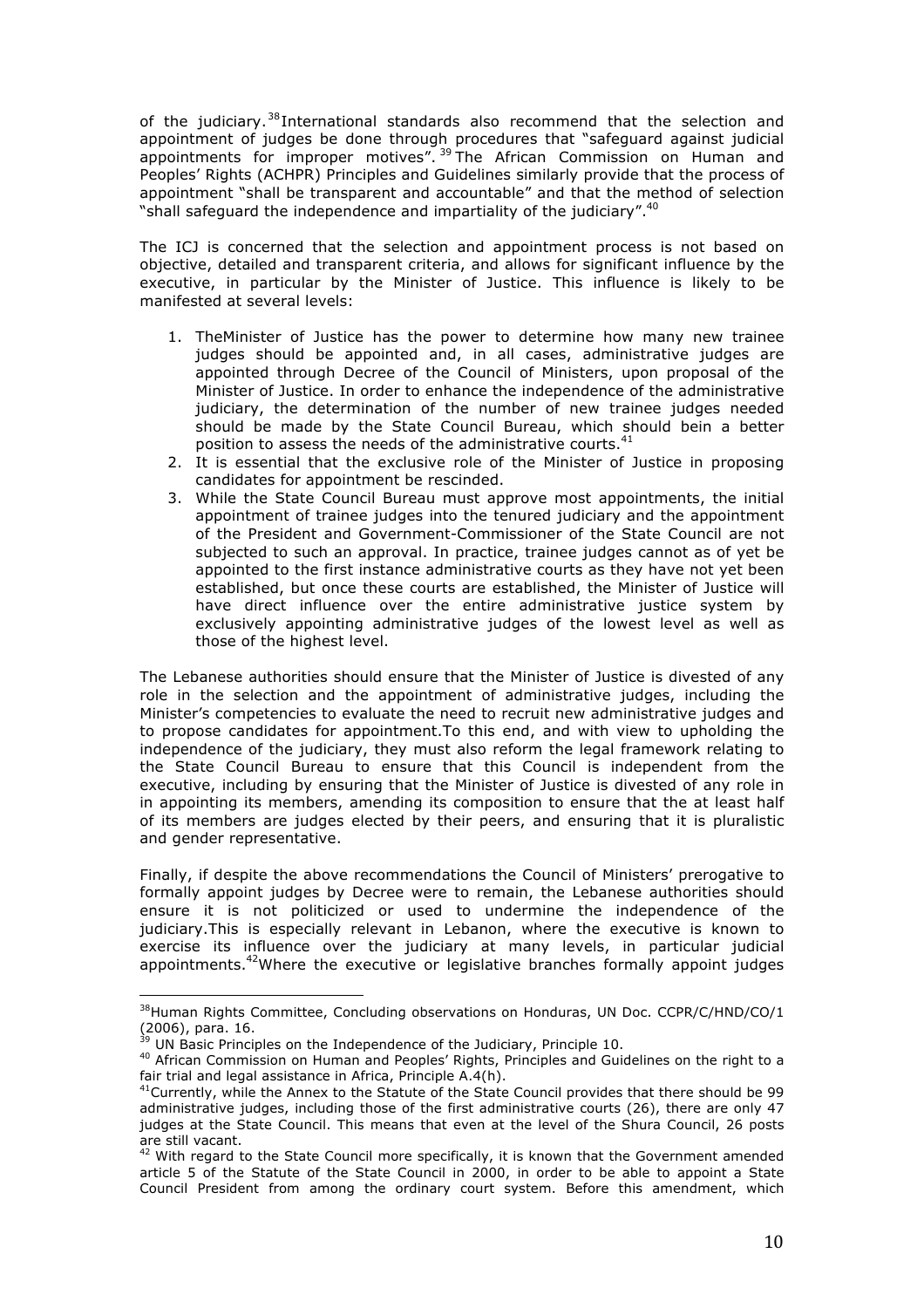following their selection by an independent body, the UN Special Rapporteur on the independence of judges and lawyers has explained that the recommendations made by the independent body should:

> only be rejected in exceptional cases and on the basis of wellestablished criteria that have been made public in advance. For such cases, there should be a specific procedure by which the executive body is required to substantiate in a written manner for which reasons it has not followed the recommendation of the [...] independent body for the appointment of a proposed candidate. Furthermore, such written substantiation should be made accessible to the public. Such a procedure would help enhance transparency and accountability of selection and appointment.<sup>43</sup>

Therefore, a provision should be made according to which appointment decisions made by the State Council Bureau could only be rejected by the Council of Ministers in exceptional cases, on the basis of well-established and transparent criteria, and in accordance with a specific procedure, including the necessity of substantiating that choice in writing and making it available to the public.

#### *b. Criteria for selection and appointment*

Article 9 of theStatute of the State Council provides that, to be eligible to undertake the examination for admission to the Institute of Judicial Studies as a trainee judge in the Public Law section, candidates must:

- 1- have had Lebanese nationality for at least ten years;
- 2- be at least 21 years of age but not over 31;
- 3- enjoy all their civil rights and have no conviction for a felony or attempt at a felony of any kind, or a misdemeanour as defined in the Civil Servants Act;
- 4- be free from diseases or disabilities that would prevent them from exercising their duties, […] and
- 5- hold a Lebanese law degree.

However, candidates may be admitted to the Institute without having to go through a competition if they hold a doctorate in law, after the approval of the State Council Bureau.<sup>44</sup>

No other criteria are provided for the appointment of trainee judges into the tenured judiciary.

Article 10 of the UN Basic Principles on the Independence of the Judiciary provide that "[p]ersons selected for judicial office shall be individuals of integrity and ability with appropriate training or qualifications in law", that"any method of judicial selection shall safeguard against judicial appointments for improper motives", and that "in the selection of judges, there shall be no discrimination against a person on the grounds of race, colour, sex, religion, political or other opinion, national or social origin, property, birth or status, except that a requirement, that a candidate for judicial office must be a national of the country concerned, shall not be considered discriminatory." The Universal Charter of the Judge states that "[t]he selection and each appointment of a judge must be carried out according to objective and transparent criteria based on proper professional qualification". Articles 2 and 25 of the International Covenant on Civil and Political Rights (ICCPR) further prohibit discrimination and guarantee equal access to public office (which includes judicial appointments) without

<u> 1989 - Andrea San Andrea San Andrea San Andrea San Andrea San Andrea San Andrea San Andrea San Andrea San A</u>

resulted from an agreement between political parties and communities, the President of the State Council had to be appointed from among the Presidents of the State Council Chambers. See Euro-Mediterranean Human Rights Network, *Lebanon: The Independence and Impartiality of the Judiciary*, 2010, p. 32.

 $43$ Report of the Special Rapporteur on the independence of judges and lawyers, UN Doc. A/HRC/11/41, para. 33.

<sup>&</sup>lt;sup>44</sup>Statute of the State Council, article 9.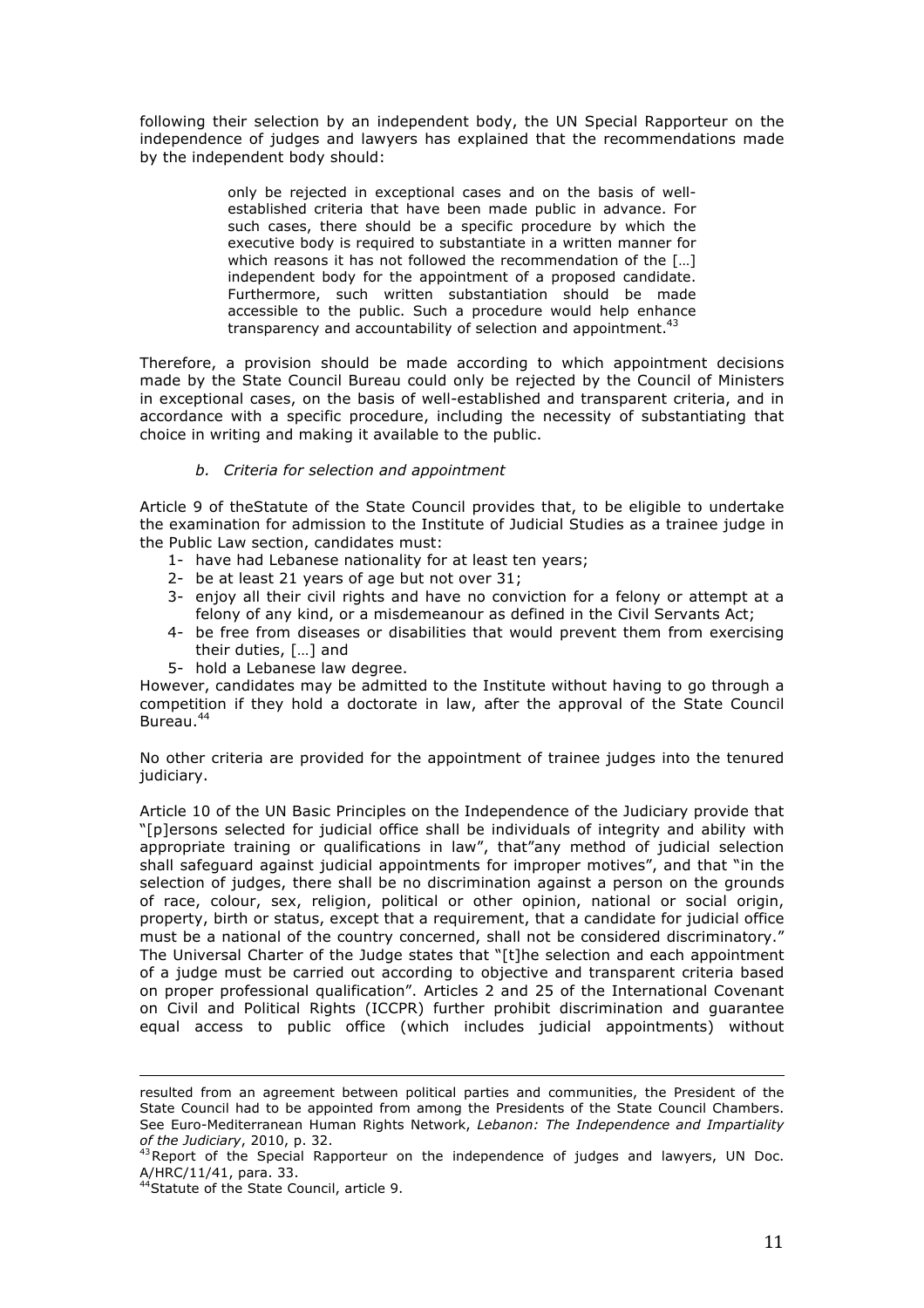discrimination on grounds "such as race, colour, sex, language, religion, political or other opinion, national or social origin, property, birth or other status.

As the ICJ made clear in its memorandum on the management of the careers of judges,<sup>45</sup>detailed and objective criteria should be set out in the law at all levels of the selection and appointment process. In particular, the criteria for acceptance to undergo the IJS entrance examination, for the decision of the State Council Bureau to appoint a trainee judge as a tenured judge, and to appoint judges to a position within the judiciary, should all be fully and clearly prescribed by the law, based solely on merit and to the exclusion of any political considerations. The criteria should focus principally on qualifications and training in law, experience, skills and integrity, and ensure that the method of selection safeguards against improper motives in judicial appointments.

As was discussed in more detail in the memorandum on management of the careers of judges, the appointment of senior judicial positions in Lebanon is subjected, in practice, to a religion-based power-sharing agreement. The ICJ is of the view that it is important for the judiciary, including administrative judges,and the State Council, to be representative of the Lebanese society as a whole. To achieve this objective, the Lebanese authorities should provide for a comprehensive general anti-discrimination clause, covering at minimum the same scope of grounds covered by the nonexhaustive list in articles 2 and 25 of the ICCPR, and should take effective measures to ensure that people belonging to minorities, including religious minorities, enjoy equal access to and participation in the judiciary, including the administrative judiciary. However, the ICJ believes that the selection and the appointment of judges, including administrative judges, aswell as their representation in the State Council, should not be uniquely and exclusively based on whether the concerned judges belong to a specific religious group. Doing so would be discriminatory against judges who are adherents of other religions or who do not hold a religious belief. Rather, judicial selection and appointment should be based on objective criteria provided for by the law and complied with in practice.

Effective measures and safeguards should be taken to ensure that relevant procedures provide women with effective equal access to appointment as administrative judges, and to progress towards the equal representation of men and women in the composition of the administrative judiciary in Lebanon in actual practice. The Committee for the Elimination of Discrimination against Women, mandated by the Convention on the Elimination of all forms of Discrimination against Women, which Lebanon ratified in 1996, with interpreting and applying its provisions, emphasized that article 7 of the Convention requires States not only to remove any legal barriers, but also to take additional measures to ensure that women enjoy equal opportunities to participate in the judiciary in practice. These may include temporary special measures such as "recruiting, financially assisting and training women candidates, amending electoral procedures, developing campaigns directed at equal participation, setting numerical goals and quotas and targeting women for appointment to public positions such as the judiciary".<sup>46</sup> Moreover, the UN Special Rapporteur on the independence of judges and lawyers stated: "since a primary function of the judiciary is to promote equality and fairness, the composition of courts and other judicial offices should reflect the State's commitment to equality."<sup>47</sup>

<sup>45</sup>See ICJ, *The Career of Judges in Lebanon in Light of International standards: Judicial selection, appointment, promotion and security of tenure*, 28 February 2017, available at: https://www.icj.org/wp-content/uploads/2017/03/Lebanon-Memo-judges-Advocacy-Analysis-

Brief-2017-ENG.pdf.<br>Brief-2017-ENG.pdf.<br><sup>46</sup>Committee on the Elimination of Discrimination against Women, General Recommendation No. 23: Political and public life, UN Doc. HRI/GEN/1/Rev.9 (Vol. II) (1997), para. 15.

<sup>&</sup>lt;sup>47</sup>Interim Report of the Special Rapporteur on the independence of judges and lawyers, UN Doc. A/66/289 (2011), para. 26. See also ICJ, Women and the World's Judiciaries: Identifying Key Challenges and Opportunities (2014).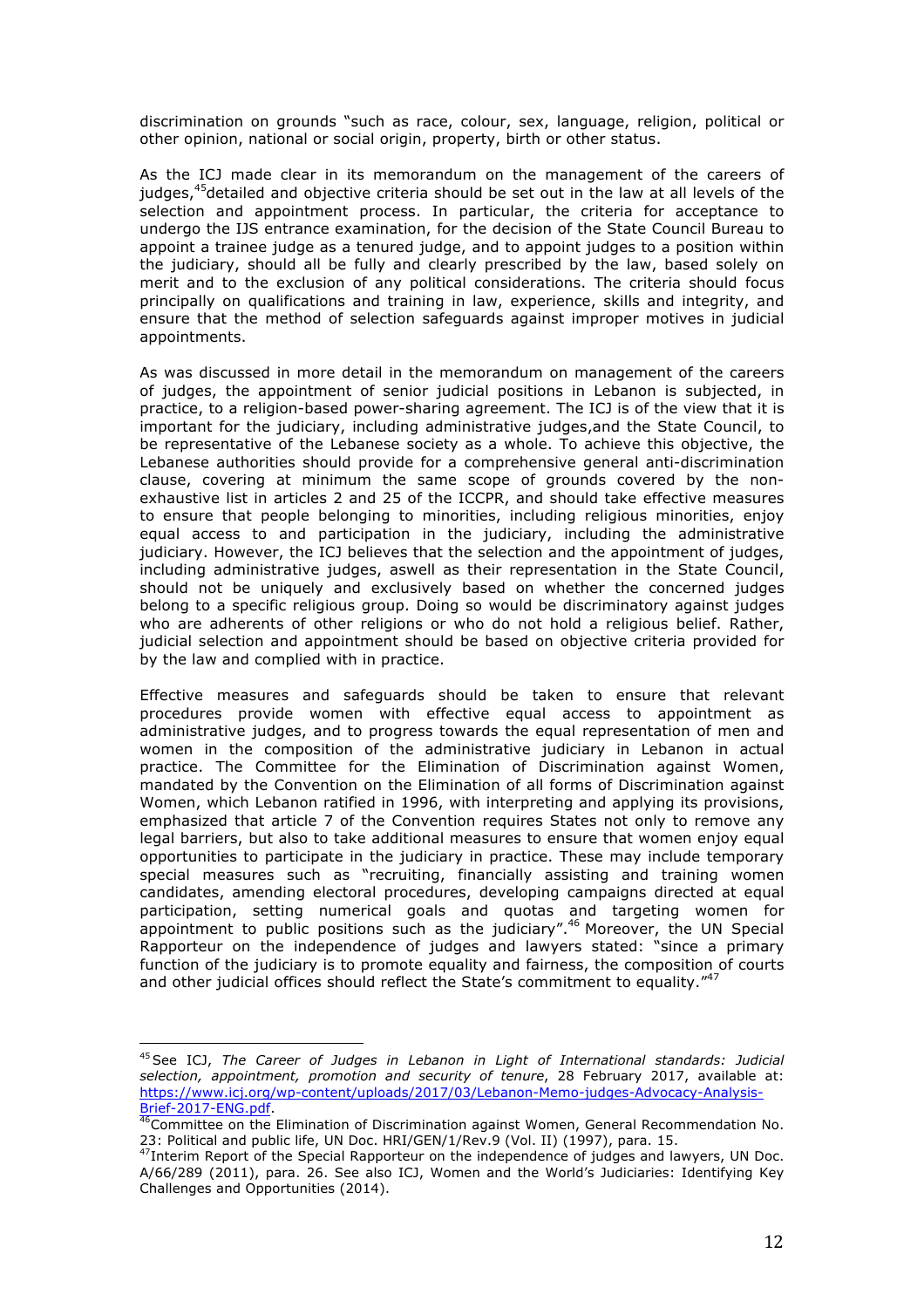#### ii. Irremovability and security of tenure

Administrative judges, who for the most part have the same status as the judges of the ordinary court system, are subjected to the provisions of Decree-Law No. 112 of 12 June 1959 (the Law on civil servants), unless the provisions of the Statute of the State Council state otherwise.<sup>48</sup> Thus, similarly to judicial judges, administrative judges are in principle appointed for life until retirement age of 68.<sup>49</sup> However, certain provisions of the Statute of the State Council are particularly worrying, because they appear undermine administrative judges' security of tenure or irremovability, or both.

International standards generally recommend tenure for life as a safeguard for judicial independence, subject to judges' ability to properly discharge their functions. In any event, judges, whether appointed or elected, must have guaranteed tenure until a mandatory retirement age or the expiry of their term of office, where such exists.<sup>50</sup>The Special Rapporteur on the independence of judges and lawyers has further explained that tenure must be guaranteed through irremovability for the period of time the judge has been appointed, stating that the irremovability of judges is "one of the main pillars guaranteeing the independence of the judiciary".  $51$ 

To preserve judicial independence and the principles of security of tenure or irremovability, judges shouldbe protected from beingtransferred, re-assigned or seconded in an improper or arbitrary manner or for improper reasons. According to the Special Rapporteur on the independence of judges and lawyers, "the assignment of judges to particular court locations, and their transfer to others, should equally be determined by objective criteria". In principle,no transfer, re-assignment or secondment of a judge should be permitted without his or her consent, and any relevant decisions should be taken only by judicial authorities or the independent judicial council (in order to avoid their abuse as a form of either punishment or reward by the executive authorities). $52$ 

While theStatute of the State Council provides that detachments of administrative judges to a ministry, administration or public body can be ordered by Cabinet Decree upon proposal of the Minister of Justice and of the other relevant Ministry or relevant body, after approval of the State Council Bureau, it also provides that, under article 7, State Council or administrative judges can only be detached to a ministry, administration or public body with their consent. At this juncture, the requirement for judges' consent, if respected in practice, should help to ensure that they are protected from abusive transfers, protecting their independence.

However, in accordance with article 18 of the Statute of the State Council, as of a year after appointment, members of the State Council can be transferred to the public administration upon proposal of the Minister of Justice and of the other relevant Minister, and upon approval of the State Council Bureau. This transfer is not subject to the consent of the judge in question. This provision undermines judges' security of tenure and runs the risk of affecting their independence. Not only should such a transfer be subjected to the judge's consent, but the Minister of Justice's role in the matter should be entirely rescinded.

<sup>48</sup>Statute of the State Council, article 7.

<sup>49</sup> Decree-Law No. 2102 of 25 June 1979, article 1.

<sup>&</sup>lt;sup>50</sup> UN Basic Principles on the Independence of the Judiciary, Principle 12; Recommendation No. R(94)12 of the Committee of Ministers of the Council of Europe to member states on the independence, efficiency and role of judges [CoM Rec No. R(94)12], Principle I(3); and African Commission on Human and Peoples' Rights, Principles and Guidelines on the Right to a Fair Trial and Legal Assistance in Africa, Principle A.4(I).

 $51$  Report of the Special Rapporteur on the independence of judges and lawyers (2009), UN Doc. A/HRC/11/41, para. 57.

 $52$ See for instance Measures for the effective implementation of the Bangalore Principles of Judicial Conduct ["Bangalore Implementation Measures"] (Judicial Group on Strengthening Judicial Integrity, 2010), articles 4.1, 12.6 and 13.5.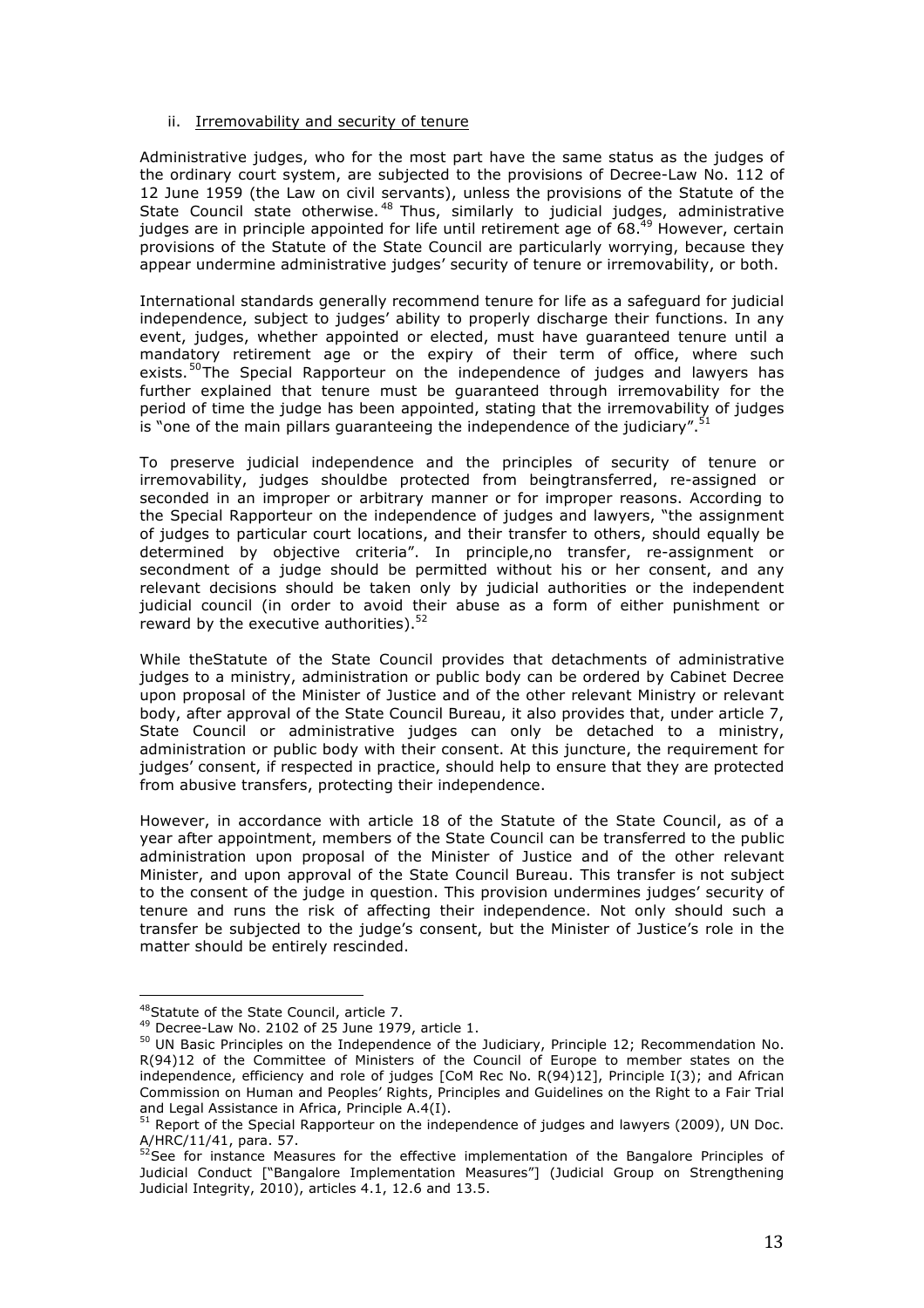In addition, under article 16 of the Statute of the State Council, advisors and assistant-advisors can be seconded to various functions of the ministries, administration departments, public institutions or municipalities. These secondments are ordered by Cabinet Decrees, upon proposal of the Minister of Justice and the approval of the President of the State Council. The judge who is thus seconded keeps his title and position in the administrative judiciary, and no other judge is appointed in his place. The judge continues to receive the salary for his position within the State Council, and also takes monetary compensation for his new tasks.<sup>53</sup>

Allowing the Minister of Justice to propose that an administrative judge be seconded to another function, which would allow this judge to receive monetary compensation in addition to retaining his or her initial salary, gives the executive strong leverage, or at least the appearance of leverage, to influence certain judges individually. The Singhvi Declaration states that the assignment of a judge to a post "shall be carried out by the judiciary or by a superior council of the judiciary where such bodies exist".<sup>54</sup> This contributes to protection against undue interference such as using transfers as a means of exerting pressure on judges, which can threaten judicial autonomy and independence in decision-making. Therefore, the Minister of Justice should be divested of his role in this regard. Moreover, such a decision should be made by the State Council Bureau as a whole, and not only by the President of the State Council.

The UN Basic Principles on the Independence of the Judiciary states that,"Promotion of judges, wherever such a system exists, should be based on objective factors, in particular ability, integrity and experience".<sup>55</sup> The ICJ is of the view that such clear and objective criteria should also be established for the secondment of judges to further guarantee that such secondments are not used for improper motives.

#### iii. Disciplinary infractions and proceedings

The disciplinary regime for Lebanese administrative judges contains some differences from that applicable to the judges of the ordinary judiciary.<sup>56</sup>Upon being granted tenure, administrative judges and other judges appointed to the State Council, must swear the following oath:"I swear to God that I will exercise my duties in all sincerity and honesty, that I will maintain the confidentiality of deliberations with absolute diligence, and that I will conduct myself as an honest and honourable judge in the exercise of my duties."<sup>57</sup> In addition, under article 22 of the Statute of the State Council, "Any breach of professional duties and any act that violates honour, dignity or propriety, is a disciplinary fault that is punishable before the Disciplinary Board provided for in article 24."

Disciplinary proceedings begin with the Minister of Justice, who may request the President of the State Council to conduct an investigation with regard to any issue that may seem to require disciplinary action. The investigation is conducted by a member of the State Council of a higher or equivalent rank as the judge who is the subject of an investigation, as mandated by the President of the State Council. The outcome of the investigation is then referred to the Minister of Justice through the

<sup>53</sup> Statute of the State Council, article 16.

<sup>54</sup> Singhvi Declaration, article 13.

<sup>&</sup>lt;sup>55</sup>Basic Principles on the Independence of Judges and Lawyers, article 13.

<sup>&</sup>lt;sup>56</sup> When it comes to the judicial ethics framework, the "Basic Principles of Judicial Ethics", adopted by the Minister of Justice in 2005 with the approval of both the High Judicial Council and the State Council Bureau, apply to all Lebanese judges, be it from the ordinary court system or the administrative jurisdiction. The ICJ addresses this subject in more detail in its memorandum relating to judicial accountability in Lebanon. See ICJ, *Judicial accountability in Lebanon: international standards on the ethics and discipline of judges*, February 2017, available at:https://www.icj.org/wp-content/uploads/2017/03/Lebanon-Memo-accountability-Advocacy-Analysis-Brief-2017-ENG.pdf. 57Statute of the State Council, article 12.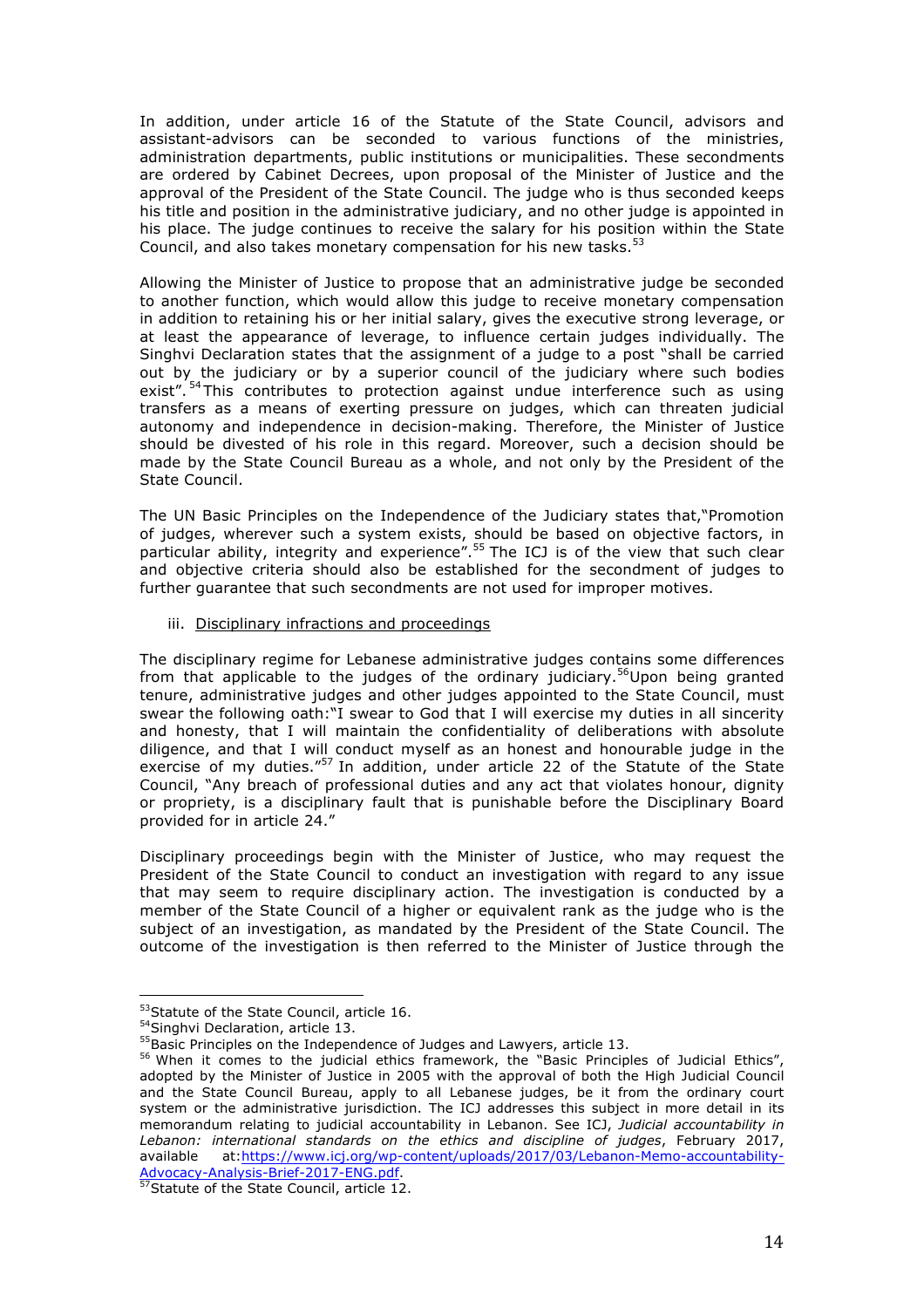President of the State Council Bureau. The Minister of Justice then refers the case to the Disciplinary Board if this seems justified by the results of the investigation.<sup>58</sup>

The Disciplinary Board is composed of five members:

- the President of the State Council;
- the Government-Commissioner of the State Council;
- the two Presidents of the State Council Chambers who are of the highest grade;
- the President of the administrative courts of the highest grade.<sup>59</sup>

The President of the Disciplinary Board appoints a rapporteur from among its members. The rapporteur undertakes the necessary investigations, listens to the concerned judge and to the complainant where necessary, and takes witness statements given under oath. He or she then reports without delay to the Disciplinary Board.<sup>60</sup>

The President of the Disciplinary Board immediately calls upon the concerned judge to acquaint him or her with the file and the report of the rapporteur, and for him or her to appear before the Disciplinary Board at a fixed time. The hearing takes place behind closed doors, where the rapporteur's report is read out and the defendant is asked to provide his or her defence. The defendant is entitled to seek the assistance of a lawyer or of one of his colleagues. If the defendant is absent, the Disciplinary Board considers the issue in light of all the documents at its disposal. The Disciplinary Board issues its decision on the same day or adjourns to the next day at the latest and must justify its decision.

The decision of the Disciplinary Board is not subject to any method of review, including through cassation (appeal on questions of law), and takes effect automatically once it is communicated to the defendant.  $61$ 

According to article 27 of Decree No. 10434, the possible disciplinary sanctions are the following:

- 1- Reproach;
- 2- Suspension without pay, for a period not exceeding one year;
- 3- Delay in promotion, for a period not exceeding two years;
- 4- Demotion in rank;
- 5- Demotion in category;
- 6- Dismissal; or
- 7- Removal from office with deprivation of compensation or of retirement pension.

While international standards state that violations of established standards of judicial conduct or ethics may trigger disciplinary or other forms of liability, it is important that such accountability mechanisms be established in a way that fully protectsjudges' independence, so as to not be used as a means of interfering with their decisionmaking. The Special Rapporteur on the independence of judges and lawyers made clear that, "accountability mechanisms should follow clear procedures and objective criteria provided for by law and established standards of professional conduct". $62$  In

<sup>58</sup>Statute of the State Council, article 23.

<sup>&</sup>lt;sup>59</sup>Statute of the State Council, article 24. Under article 51 of the Statute of the State Council, in the case of the judicial assistants attached to the administrative courts, the Disciplinary Board is composed of three administrative judges, who are appointed for a period of three years, renewable once, by decision of the Minister of Justice after consultation with the State Council Bureau. A judicial inspector, mandated to do so by the President of the Judicial Inspectorate, performs the functions of Government-Commissioner. The provisions of articles 25 to 27 of theStatute of the State Council still apply.<br><sup>60</sup>Statute of the State Council, article 25.

<sup>&</sup>lt;sup>61</sup>Statute of the State Council, article 26.

<sup>&</sup>lt;sup>62</sup> UN Special Rapporteur on the independence of judges and lawyers, Report on judicial accountability, (2014) UN Doc. A/HRC/26/32, para. 78.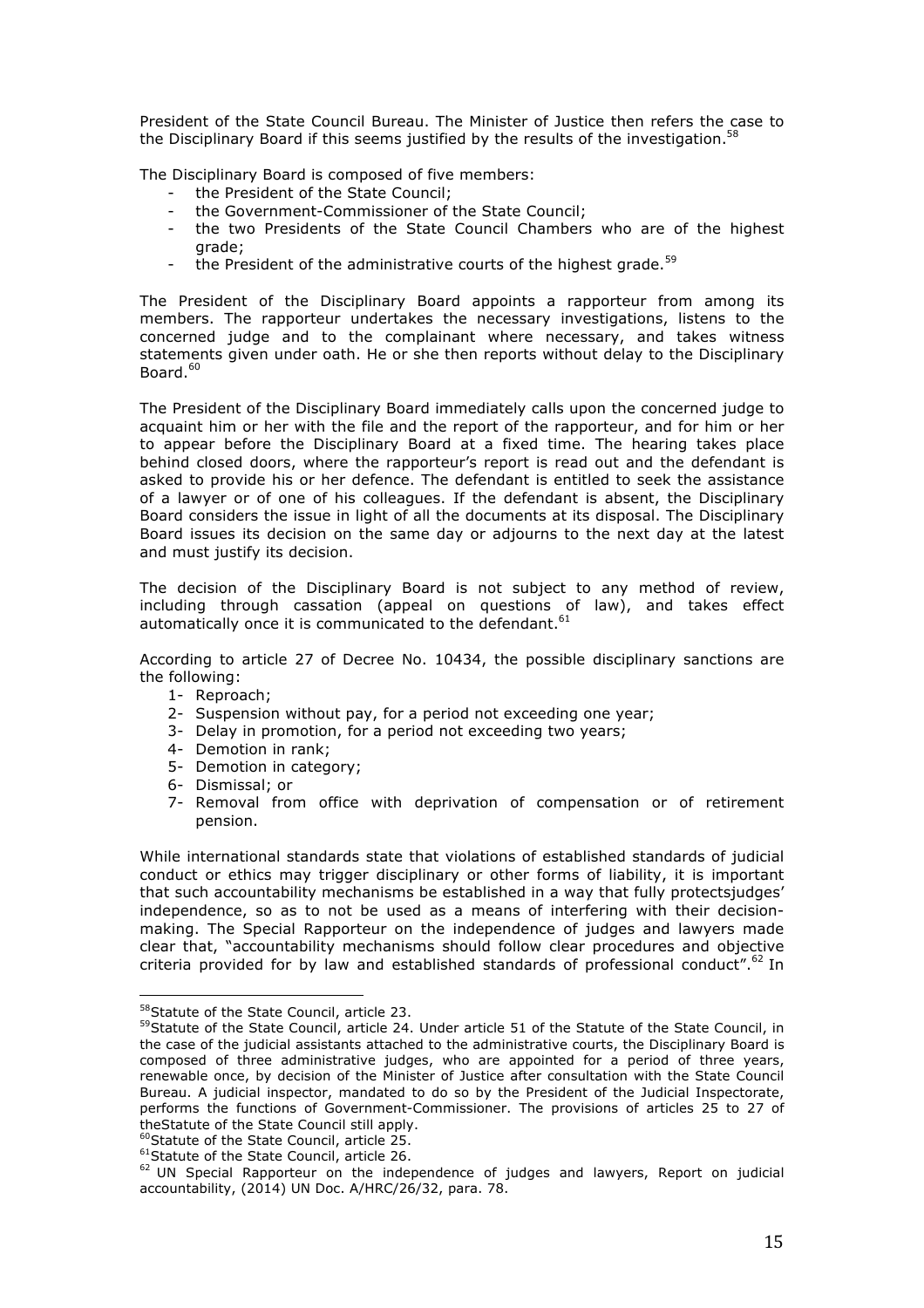addition, international standards specify that any allegation of judicial misconduct must be investigated independently, impartially, thoroughly and fairly and adjudicated in the context of fair proceedings before a competent, independent and impartial body, in which a judge's rights to due process are respected.<sup>63</sup>The ICJ also recalls that the Human Rights Committee has held that whenever "a judicial body is entrusted with the task of deciding on the imposition of disciplinary measures, it must respect the guarantee of equality of all persons before the courts and tribunals as enshrined in article 14, paragraph 1, and the principles of impartiality, fairness and equality of arms implicit in this guarantee".<sup>64</sup>The Implementation Measures for the Bangalore Principles of Judicial Conduct recommend that:

The power to discipline a judge should be vested in an authority or tribunal which is independent of the legislature and executive, and which is composed of serving or retired judges but which may include in its membership persons other than judges, provided that such other persons are not members of the legislature or the executive.<sup>65</sup>

The legal regime regulating disciplinary infractions and mechanisms in the administrative court system in Lebanon contains certain flaws that may have the potential of deeply undermining judicial independence and due process guarantees.

Disciplinary liability should be based upon clearly established rules of conduct.<sup>66</sup>In Any such standards of conduct must be sufficiently detailed to ensure that judges have notice of what kinds of conduct are prohibited and to prevent issues of arbitrary interpretation.

It is therefore of serious concern that the disciplinary liability of administrative judges is based on the provisions of articles 12 (relating to the oath) and 22 (relating to breach of professional duties) of the Statute of the State Council, which use such vague and imprecise terms as "honour", "dignity", and "propriety, as well as "breach of professional duties". None of these terms allows judgessufficiently precise awareness of the specific conduct or behaviors that may engage their responsibility and liability.<sup>67</sup>This can result in arbitrary punishment of judges and the threat of discretionary action as a means of unduly influencing judges. Article 22, in particular, should therefore be amended to ensure that disciplinary offences (as well as the range of sanctions available for each kind of offence, and the principles on which the sanctions are to be determined in particular cases) are specified with sufficient precision and clarity.

With regard to the disciplinary procedure, the ICJ is concerned that: 1) giving the Minister of Justice the power to decide which cases are referred for investigation and hearing (?), and 2) the procedure lacks sufficient guarantees to ensure fairness.

 $63$  See for example UN Basic Principles on the Independence of the Judiciary, articles 17 to 20; Human Rights Committee, General Comment no 32, paras 19 and 20. For more detail see ICJ, Practitioners' Guide no. 13 : Judicial Accountability (2016), pp 33 to 81.

<sup>64</sup> Human Rights Committee, *Perterer v. Austria*, Communication No. 1015/2001, UN Doc. CCPR/C/81/D/1015/2001 (2004), para. 9.2. See also European Court of Human Rights, Grand Chamber judgment, *Baka v. Hungary*, Application No. 20261/12 (23 June 2016); and ICJ, Practitioners Guide No. 13, pp. 62 to 69.

<sup>&</sup>lt;sup>65</sup>Bangalore Implementation Measures, para 15.4.

<sup>&</sup>lt;sup>66</sup> UN Basic Principles, Principle 19; Bangalore Implementation Measures, paras 15.1 and 15.5. See also CCJE, Magna Carta of Judges (Fundamental Principles), para. 19.

 $^{67}$  In comparison, article 83 of Decree-Law No. 150/83 on the organisation of the judiciary provides for certain non-exhaustive examples of what could be considered a "breach of professional duty", such as unjustified absence, delay in the adjudication of cases, discrimination, etc. However, even in the case of this provision, this is not detailed and comprehensive enough to effectively guide judges and help them avoid the types of conduct that may be of a nature to engage their liability. See on this issue, ICJ, *Judicial accountability in Lebanon: international standards on the ethics and discipline of judges*, February 2017, available at:https://www.icj.org/wp-content/uploads/2017/03/Lebanon-Memo-accountability-Advocacy-Analysis-Brief-2017-ENG.pdf.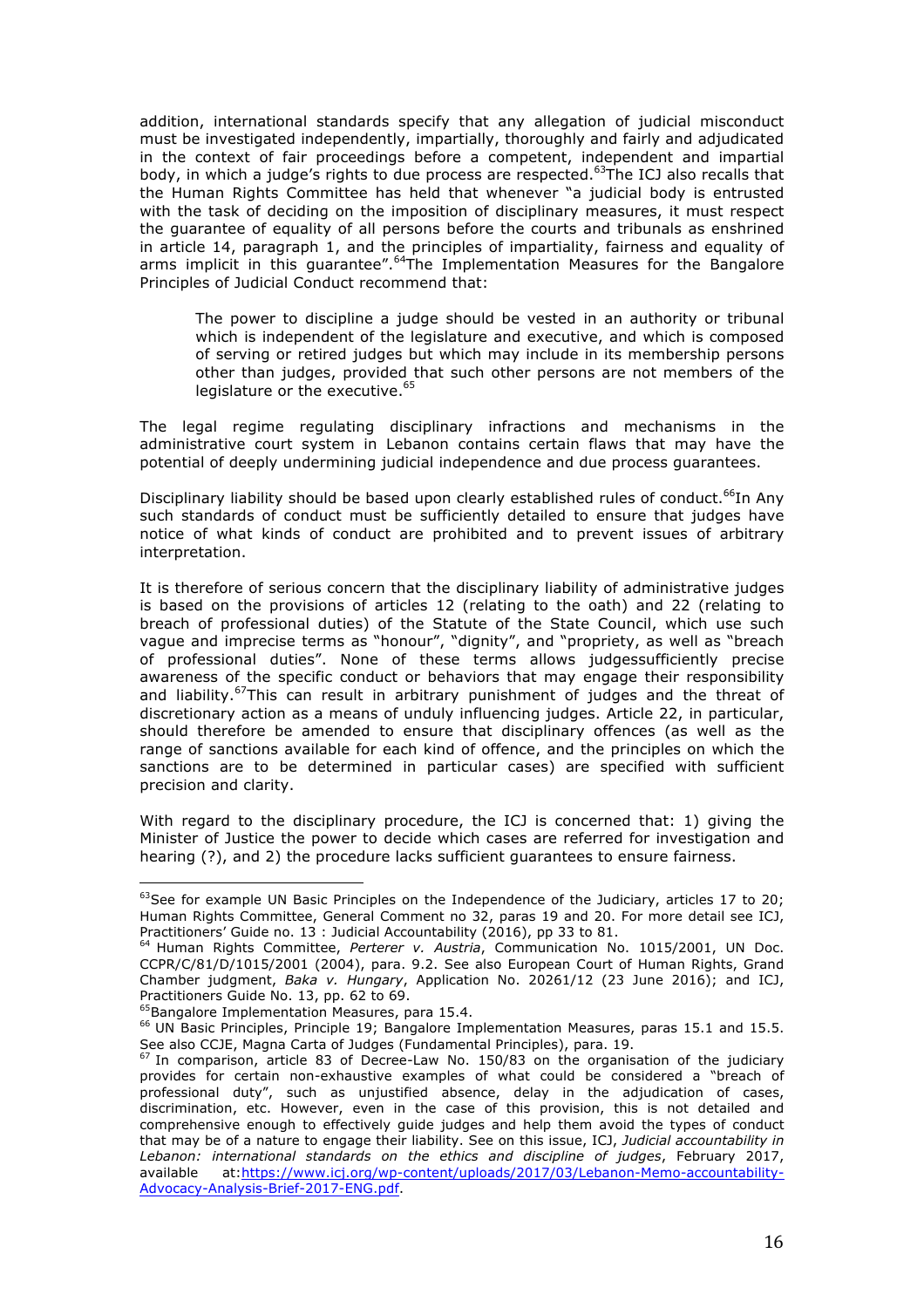Regardingthe role of the Minister of Justice, the ICJ is concerned about the risk or potential this creates for undue influence. Indeed, it is the Minister of Justice who requests the Council's President to investigate allegations of misconduct. The investigation's report is then referred to the Minister of Justice. The Minister refers the concerned judge to the Disciplinary Board if he/she finds anything in the report that justifies such referral. Giving the Minister of Justice this competence creates an important risk that it will be used, or could reasonably be perceived to be potentially used, as a tool of pressure against administrative judges. With a view to enhancing judicial independence, the Minister of Justice's role in these disciplinary matters should be entirely rescinded.

Regarding insufficient guarantees of fairness, the ICJ is concerned that the law does not sufficiently guarantee the defendant judge's right to adequate time and facilities. While the law provides that the Rapporteur is to listen to the concerned judge in the course of his investigations, that the Rapporteur files his report with the Disciplinary Board, and that the judge is acquainted with his or her file and the report in question before the hearing, it does not explicitly provide that the defendant judge should be given adequate time to prepare his or her defence. As it currently stands, the hearing may be held at any time once the defendant judge is given access to his or her file, and the Disciplinary Board must issue its decision on the same day as the hearing or on the following day, which in many cases may not guarantee the judge sufficient time to prepare his or her defence (and may not leave the Disciplinary Board enough time to properly assess the defendant's arguments). The law should specifically require that enough time be given to the defendant to prepare his or her defence, and that the Disciplinary Board should be given a reasonable amount of time to fully assess the judge's arguments. There should be flexibility in practice so that the length of time can be assessed and adjusted in relation to the particular case, in accordance with its complexity and the gravity of possible consequences. The law should also explicitly state that the defendant is to be given access to all relevant information within the possession of investigators and the Board(?), including potential exculpatory material, whether or not the Board intends to use it in its deliberations.

Furthermore, the decisions of the Disciplinary Board are not subject to any kind of review. This is inconsistent with the right to appeal all disciplinary decisions and sanctions before a court or other independent and impartial review body, as provided for by international standards.<sup>68</sup> This is all the more concerning when taking into consideration that article 27 of the Statute of the State Council enumerates the possible sanctions without specifying in which cases each sanction could be applicable or explicitly stating that the sanction imposed must be proportionate to the misconduct committed. International standards provide that disciplinary decisions issued against judges must be based on established standards of judicial conduct and that sanctions must be proportionate.<sup>69</sup>

Finally, with regard to the available sanctions, the law must also ensure that the sanction of dismissal may only be pronounced on "serious grounds of misconduct or incompetence, in accordance with fair procedures ensuring objectivity and impartiality set out in the constitution or the law".<sup>70</sup>The law should protect judges from the possibility of being removed for *bona fide* errors or simply for disagreeing, in good faith, with a particular interpretation of the law preferred by the executive, legislature, or other non-judicial entities.

 $<sup>68</sup>$  Un Basic Principles on the Independence of the Judiciary, Principle 20; and ICJ, Practitioners</sup> Guide No. 13 on Judicial Accountability, June 2016 [ICJ, Practitioners Guide No. 13], pp. 67 to 69, available at: https://www.icj.org/wp-content/uploads/2016/06/Universal-PG-13-Judicial-Accountability-Publications-Reports-Practitioners-Guide-2016-ENG.pdf. 69 ICJ, Practitioners Guide No. 13, pp. 8-14, 26.

<sup>70</sup> Human Rights Committee, General Comment No. 32, para. 20. See also, ICJ, Practitioners Guide No. 13, pp. 22 to 27.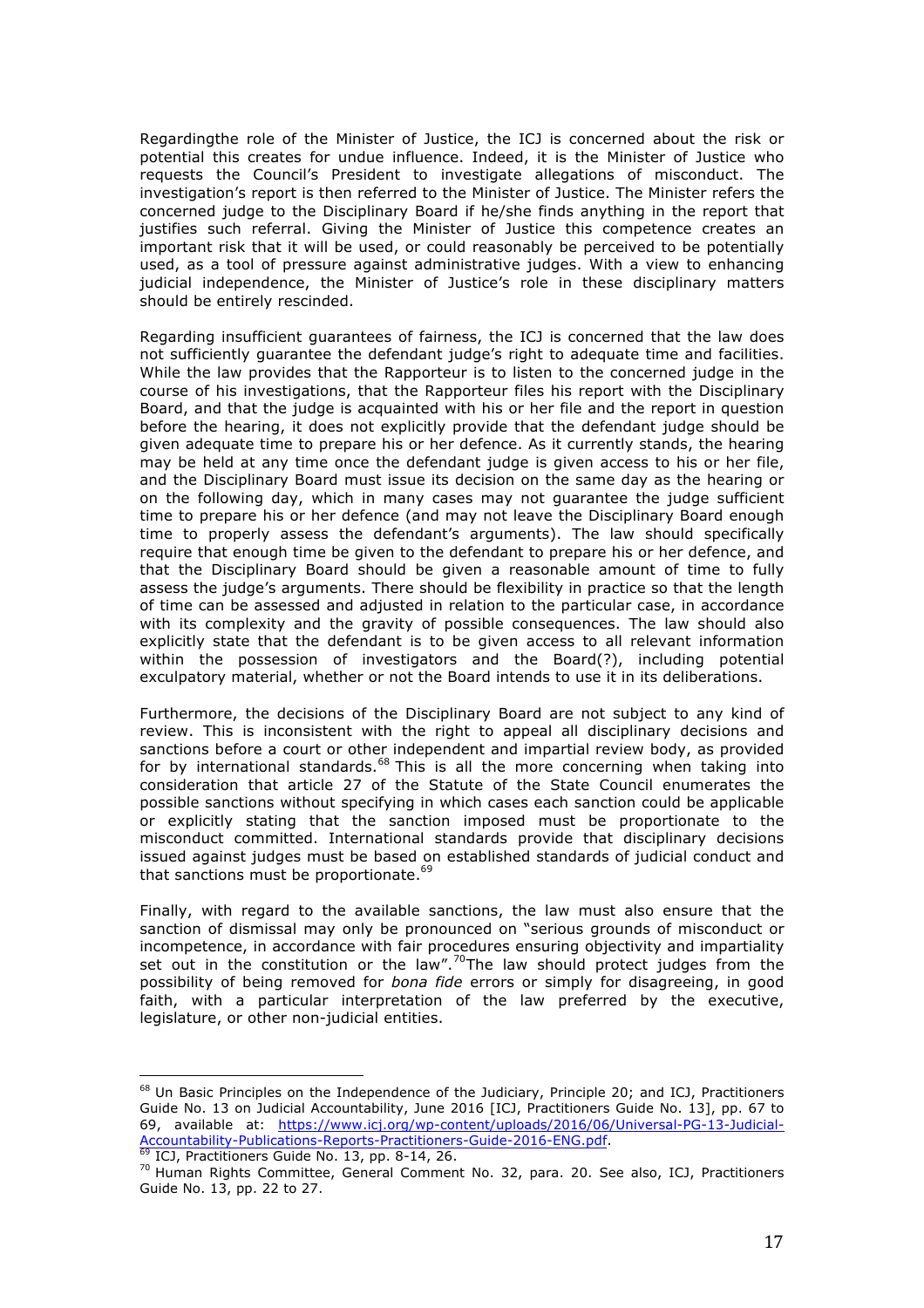**In light of the above, the ICJ calls on the Lebanese authorities to amend the Statute of the State Council to:**

- **i. With regard to the selection and appointment of administrative judges:**
	- **a. Ensure that the State Council Bureau become exclusively competent with regard to the selection, appointment and other aspects of the careers of administrative judges and, in this regard:**
		- § **Divest the Minister of Justice of any role in the selection and the appointment of judges, including with regards to proposing candidates either as tenured judges or as trainee judges;**
		- § **Divest the executive of its exclusive competence to appoint the President and Government-Commissioner of the State Council and transfer this competence to the State Council Bureau;**
		- § **Ensure that the executive's prerogative to formally appoint judges by decree is not politicized or used to undermine the independence of the judiciary and does not involve undue delays;**
	- **b. Set forth, consistent with international standards, clear and objective criteria at all levels of the selection and appointment process. Such criteria should include, among others, qualifications and training in law, experience, skills and integrity;**
	- **c. Ensure that the selection of judges precludes direct or indirection discriminationon prohibitedgrounds, including by providing for a comprehensive general anti-discrimination clause, covering at least all the grounds of prohibited discrimination covered by the ICCPR;**
	- **d. While such appointments should reflect the diversity of the Lebanese society as a whole, including its various religious groups, selection of administrative judges must be based on detailed, objective criteria, including, among others, skills, knowledge, experience and integrity;**
	- **e. Effective measures and safeguards should be taken to ensure that relevant procedures provide women with effective equal access to appointment as administrative judges, and to progress towards the equal representation of men and women in the composition of the administrative judiciary in Lebanon in actual practice.**
- **ii. With regard to irremovability and security of tenure:**
	- **a. Amend the Statute of the State Council with a view to ensuring that transfers, assignments or secondments of judges do not compromise judges' individual independence, including by:**
		- § **Ensuring that all transfer, assignment or secondment decisions are taken by the State Council Bureau and that the consent of the concerned judge, which should not be unreasonably withheld, is sought;**
		- § **Preventing the use of secondments as a reward for judges, including by providing for clear and objective criteria for judges to be seconded, such as integrity, independence, professional competence, experience, humanity and commitment to uphold the rule of law;**
		- § **Ensuring that the conditions for the transfer, assignment or secondment of judges are clearly defined by lawand that the entire process guarantees judges' individual independence.**
- **iii. With regard to disciplinary proceedings:**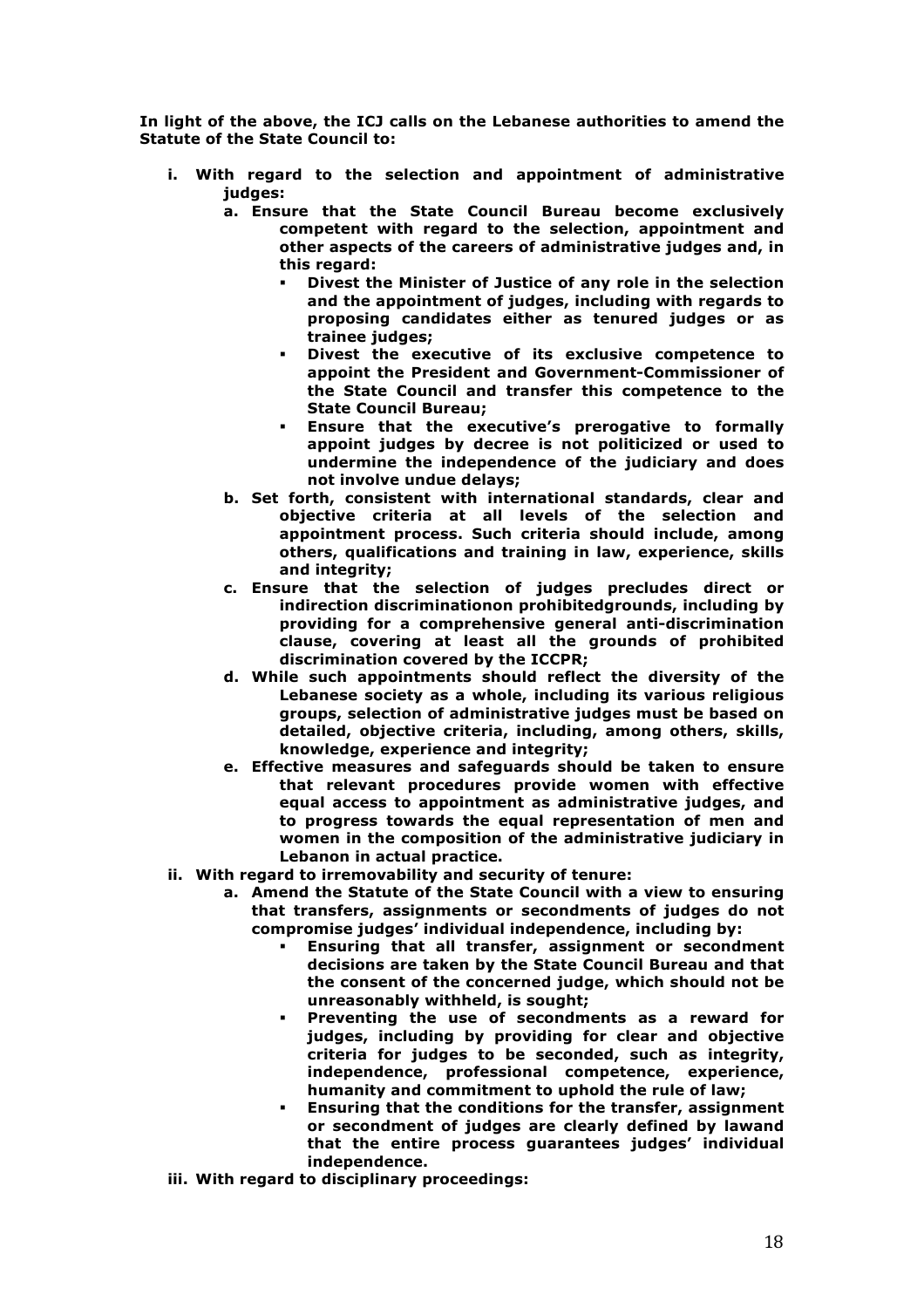- **a. Ensure that the law clearly and precisely defines the forms of misconduct that may engage a judge's disciplinary liability and, in this regard:**
	- § **Ensure that all disciplinary offences are clearly and precisely defined within the law so that judges can know from the wording of the relevant legal provisions the**  and/or omissions that could make them **disciplinarily liable;**
	- § **Ensure that the scope of grounds for disciplinary action are not overbroad so as to be open to wrongful interference with the independence of individual judges;**
	- § **Ensure that disciplinary sanctions are clearly established and appropriate to the character and gravity of the offence committed;**
	- § **Specify that suspension or removal from office is an available sanction only for behaviour that renders the judge unfit to discharge his or her duties;**
- **b. Ensure that the disciplinary procedure does not undermine the independence and impartiality of the judiciary, and to this end, rescind the powers of the Ministry of Justice in relation to the disciplinary procedure, including the decision-making power to initiate disciplinary investigations and refer matters to the Disciplinary Council;**
- **c. Ensure that disciplinary procedures against judges guarantee judges all rights to a fair hearing before an independent and impartial body and to due process guarantees, as well as the right to have decisions and sanctions reviewed by an independent, impartial and judicial body, in line with international standards, including by:**
	- § **guaranteeing respect for the right to adequate time and facilities to prepare a defence, including by ensuring the timely provision of all relevant information relating to case, including any exculpatory information, and giving the disciplinary decision-maker reasonable time to fully consider the defence arguments before issuing a decision;**
	- § **ensuring the right of the judge to appeal against any disciplinary decision or sanction issued against him or her to an independent tribunal.**

#### **III. The right to a fair trialbefore an independent and impartial tribunal in administrative proceedings**

The ICJ observes thatproceedings within the administrative courts in Lebanon do not adequately guarantee respect for the full range of rights tofair hearing and effective remedy.Particular issues arise in relation to the right to be heard by an impartial tribunal, the right to an oral hearing, the right to appeal first instance administrative decisions, and the effective execution of judgments.

i. Right to an impartial hearing

Impartiality refers to the objectivity of a judge when evaluating the merits of the facts and arguments of the case before him. As was addressed above, where the judge individually is insufficiently independent due to factors affecting his or her career, such as appointment, tenure, or discipline, he or she is less likely to make an impartial decision where the state is involved as a party to the proceedings, and even if the judge has in fact acted impartially, lack of such safeguards his or her independence may create a reasonable apprehension of bias on the part of a losing party. However, other factors – not related to the career of the judge – can also contribute to undermining his or her impartiality, or the appearance of it.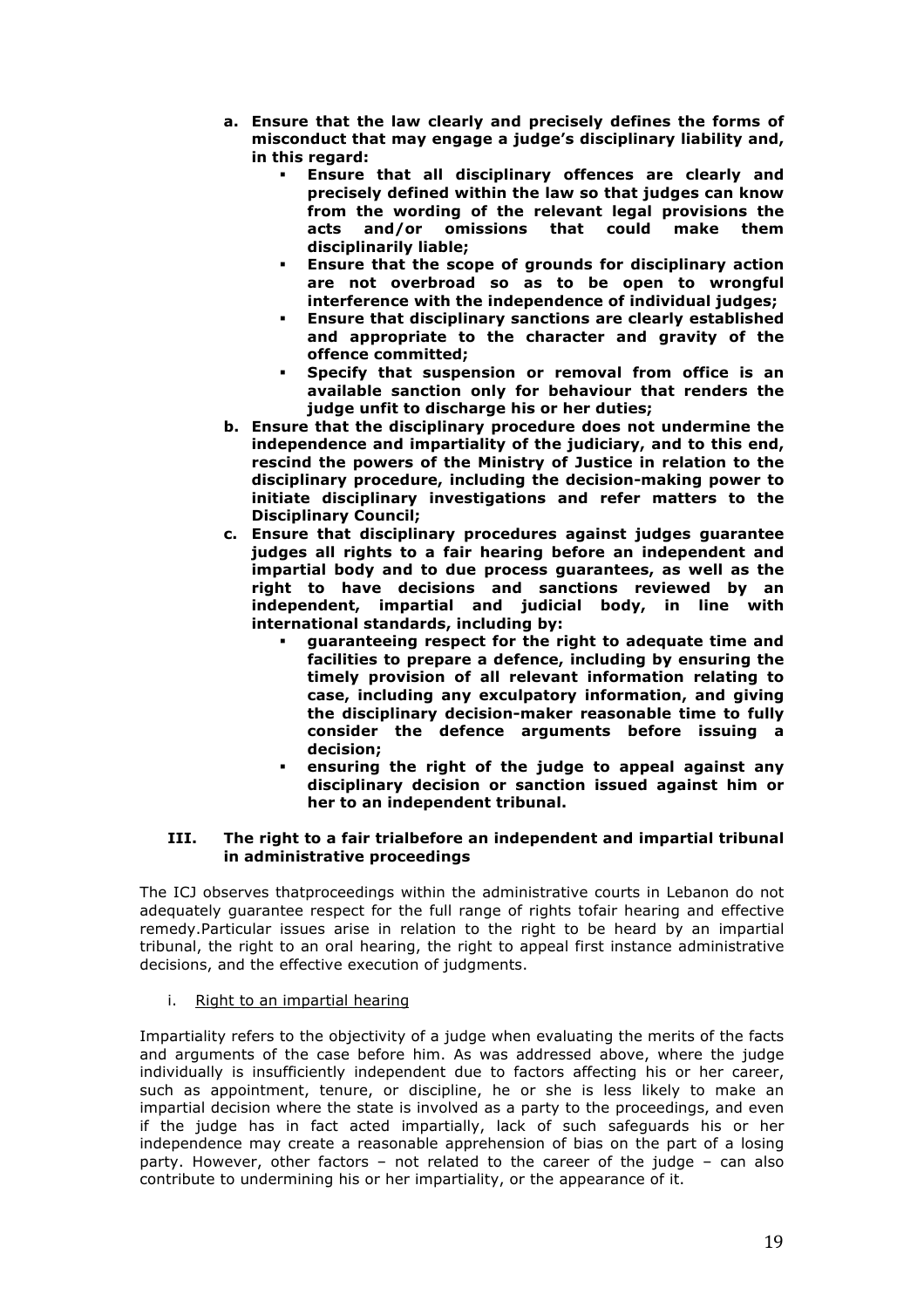The ICJ observes that two aspects of Lebanon's administrative proceedings through the State Council may give rise to concerns about a lack of impartiality, real or perceived, of the administrative judges in particular cases. These are: the double role of the State Council as both an advisory and jurisdictional body, and the role of the "rapporteur" in charge of the investigations during administrative proceedings.

#### *a. Administrative judges as advisors and adjudicators*

The State Council has both an advisory and a jurisdictional role. On the one hand, it presents its opinions on some administrative decisions to the executive<sup>71</sup> and, on the other hand, it adjudicates administrative disputes between the State, legal persons of public law, and individuals. $^{72}$ 

Under article 59 of the Statute of the State Council, the Minister of Justice can request from the President of the State Council that he appoint any member of the Council to assist in the preparation of one of the drafts or projects set out in articles 56 and 57 of the Statute. These include draft legislative decrees, draft regulations, international treaties, and any other legal issue deemed important by the Council of Ministers.

This advisory or participatory role presents difficulties where the State Councilmay also be subsequently called upon to act as a *jurisdictional* body in a related matter, where its independence and impartiality must be guaranteed. Like other tribunals, administrative courts must be independent and impartial, and must be*perceived* as such. The ECtHR, in particular, has developed a jurisprudence in this regard as a result of the dual role State Councils generally play as both policy advisors to their governments and judges of the legality of their governments' administrative acts. In a case involving Luxembourg, the ECtHR ruled that the fact "that four of [the Judicial Committee's] five members had to rule on the lawfulness of a regulation which they had previously scrutinized in their advisory capacity" constituted legitimate grounds for the claimant to fear that the members of the Judicial Committee of the *Conseil d'État* had not been impartial. In the words of the ECtHR: "That doubt itself, however slight its justification, is sufficient to vitiate the impartiality of the tribunal in question  $\left[\ldots\right]$ ".<sup>73</sup>

Nowhere in the Statute on the Council is it provided that the judge who has been mandated to advise the government may not subsequently adjudicate in a case involving the decision, regulation, law or act that he or she previously scrutinized. With a view to ensuring the impartiality, both real and perceived, of the administrative judges of the State Council in all cases, the ICJ therefore recommends that a provision be adopted to explicitly stipulate that a judge who has advised the government on a draft law, regulation, decision, or any other act of public administration, may not act in a jurisdictional capacity in proceedings where this act may be relevant.

<sup>&</sup>lt;sup>71</sup>Statute of the State Council, articles 56-57.<br><sup>72</sup> Statute of the State Council, article 2. Jurisdictionally, the State Council (and the administrative courts) is competent in administrative matters. It is up to the State Council to abrogate a contested administrative act that suffers from one of the following defects:

<sup>1-</sup> If it was issued by an authority that is not valid;

<sup>2-</sup> If it was adopted in contravention of fundamental procedures as provided in legislation and regulations;

<sup>3-</sup> If it is was adopted in contravention of legislation, regulations, or a court case;

<sup>4-</sup> If it was adopted for an objective other than that which the law authorizes the competent authority the right to adopt such an act (article 108).

Moreover, the State Council can adjudicate where voters and individuals who presented their candidacy legitimately object to the validity elections of administrative councils, such as municipal councils, and elective bodies (article 109). The State Council is also the competent body to hear disciplinary cases against public officials (article 110).

<sup>73</sup> ECtHR, *Procola v.* Luxembourg, Application no. 14570/89, 28 September 1995, paras 44-45.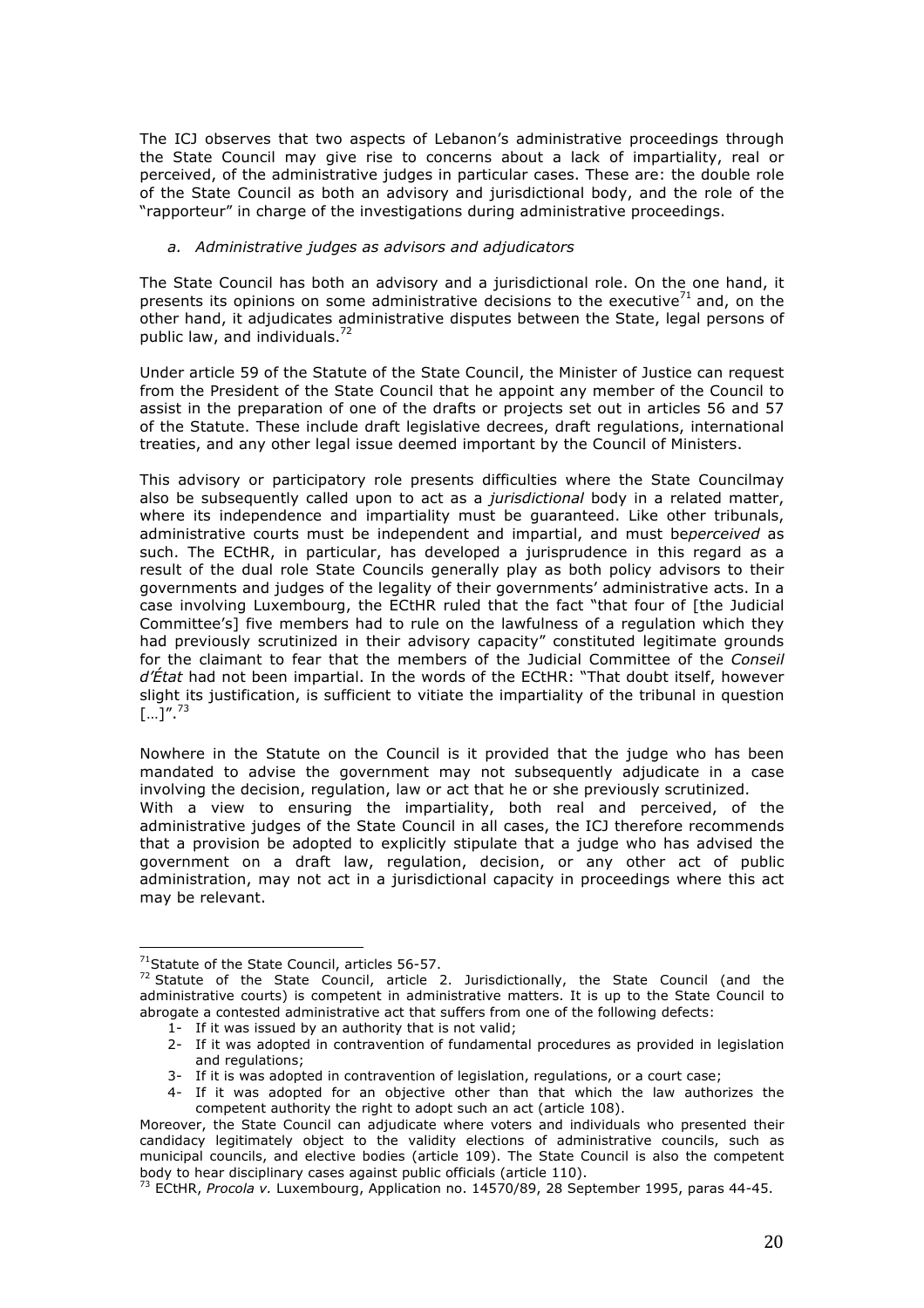#### *b. The rapporteur in administrative proceedings as an adjudicator in the case*

Another issue of concern can arise from the fact that the "rapporteur", an administrative judge mandated to conduct the investigations during administrative proceedings, is also one of the adjudicators in the case he has investigated.

Once administrative proceedings are initiated, $74$  a "rapporteur" is appointed by the President of the Chamber before which the case is under consideration.<sup>7</sup>

The rapporteur is in charge of conducting the investigations he or she deems necessary for the clarification of the case.<sup>76</sup> The rapporteur decides, either on his or her own initiative or upon the request of one of the litigants, to take the measures he deems necessary for the investigation, such as appointing experts, hearing witnesses under oath, questioning individuals, etc. He may request the administration to provide reports and records and to call upon specialized staff to ask them about technical and material aspects.<sup>77</sup> The rapporteur is therefore given a wide array of investigatory powers to establish the facts, with little to no limitations, other than he must respect the rights of defence and conduct the investigation in an impartial manner.<sup>78</sup>

The report of the rapporteur includes a summary of the case, as well as the facts and legal points that must be resolved in his opinion. The litigants have access to the report and can submit their written comments.<sup>79</sup> Finally, the decision is taken following secret deliberations by a body composed of one President and two members of the State Council, one of which is the rapporteur. The decision is adopted unanimously or at the majority, and it is delivered in a public hearing within a period of three months after the end of the proceedings.<sup>80</sup>

While the decisions of the rapporteur can be appealed before the Chamber that is in charge of the case, his decisions are not reasoned and, as a member of the Chamber, he also participates in the appeal decision.<sup>81</sup>This gives rise to serious concerns about the impartiality of the Chamber making the decision on the appeal of the rapporteur's decisions.

The same issue appears at the level of the Chamber's final judgment, where the rapporteur is part of the Chamber adjudicating in the case he has investigated himself. In a Chamber composed of three members, the opinion of the rapporteur, who may even be the President of the Chamber, will evidently have much weight. In the view of the ICJ, this could have the effect of creating doubt regarding the impartiality of the court, both in reality and in appearance.The European Court of Human Rights has for instance held that the presence of an investigative judge on the bench during a trial for which he had conducted the investigation provided grounds for a perceived lack of impartiality (what the European Court calls "objective impartiality"), regardless of the fact that there was no reason to doubt the investigative judge's actual impartiality (what the Court calls "subjective impartiality"). <sup>82</sup>

 $74$ See articles 67 and following ofthe Statute of the State Council.

 $75$ Statute of the State Council, articles 78-79. The President of the Chamber can himself act as rapporteur.

<sup>&</sup>lt;sup>76</sup>Statute of the State Council, article 79.

<sup>77</sup>Statute of the State Council, articles 84.

<sup>&</sup>lt;sup>78</sup>Statute of the State Council, article 85.

<sup>&</sup>lt;sup>79</sup>Statute of the State Council, article 88.

<sup>80</sup> Statute of the State Council, article 89.

<sup>81</sup> Statute of the State Council, article 86.

<sup>82</sup>ECtHR, *De Cubber v. Belgium*, Application no. 9186/80, 26 October 1984, paras. 24 to 30. See also *Grande Stevensv. Italy*, Application no. 18640/10), 4 March 2014, paras 124 to 161, holding similar concerns to arise in relation to administrative tribunals. In the case of the Lebanon State Council, unlike in *Grande Stevens v. Italy*, there is not further challenge to a compromised decision of the State Council to another fully independent and impartial court, so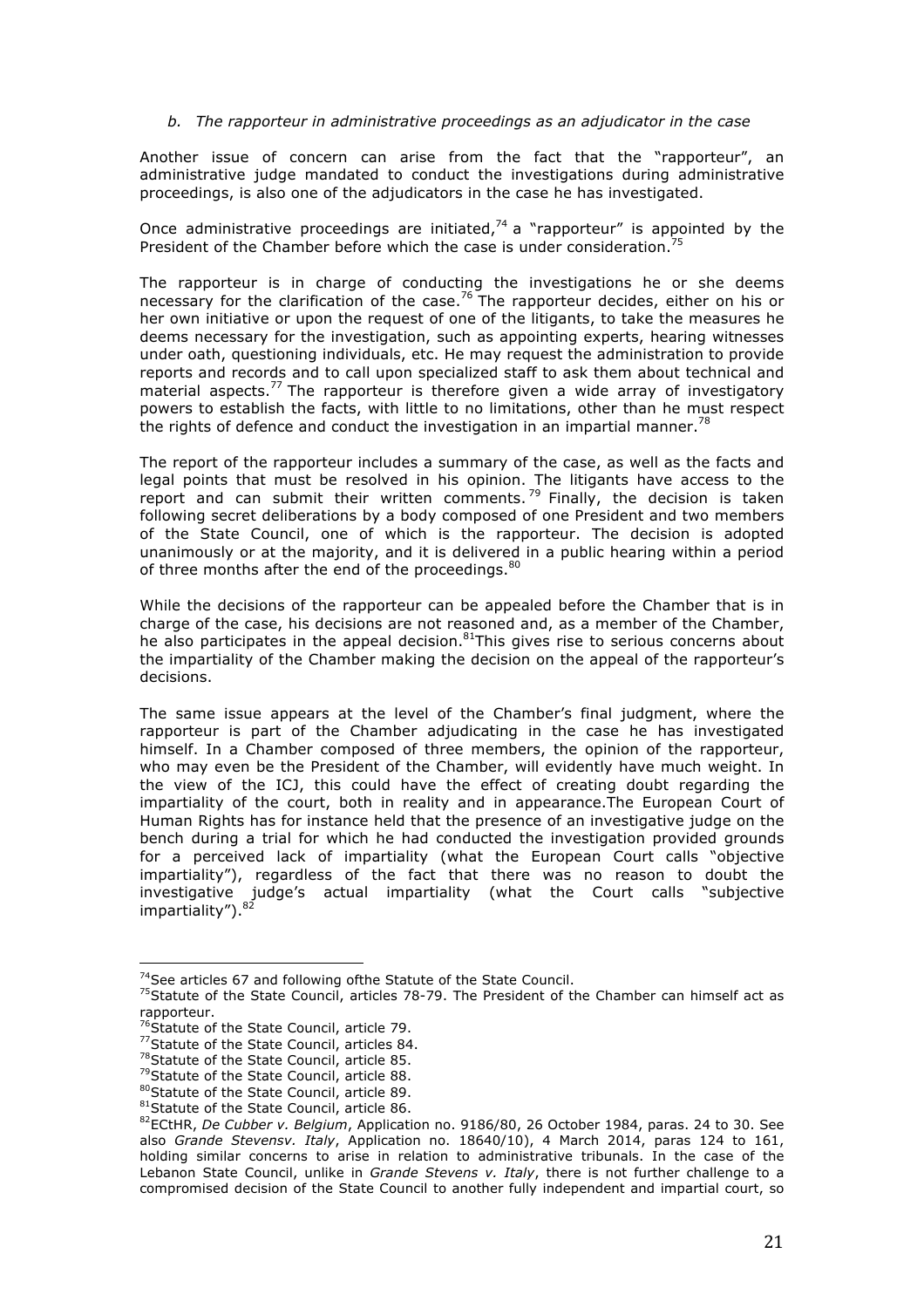The bench of the Chamber hearing the case should be made up entirely of judges who have played no prior role in the investigation of the case. The ICJ therefore recommends that the Lebanese authorities amend the provisions of the Statute of the State Council to provide that the rapporteur-judge in a case may not sit on the bench of the Chamber making decisions in that case regarding: 1) the appeal of the decisions of that rapporteur-judge (article 86), and 2) the final decision (article 89).

#### ii. Right to a public and oral hearing

In the framework of Lebanese administrative proceedings, no provision is made for oral hearings. This is the case both for the State Council and, once they are established, for the first instance administrative courts (the Statute of the State Council explicitly provides that the procedure in both instances is the same). $83$  The arguments of the parties are presented through a series of written arguments submitted as claims or as responses to the opponents' claims.

More specifically, the claimant has two months from the date of adoption or notification of the administrative act to submit his claim. The respondent has four months to reply, and the claimant two additional months for rebuttal. Moreover, once the investigations are completed, both parties may submit their written comments in response to the rapporteur's final report. The State Council then disposes of three months to make its decision through secret deliberations. The decision is rendered publicly.84

As was explained earlier, proceedings before the administrative courts including the State Council can constitute a "suit at law" within the meaning of the International Covenant on Civil and Political Rights.85 The Human Rights Committee has stated that, "All trials in criminal matters or related to a suit at law must in principle be conducted orally and publicly", although "the requirement of a public hearing does not necessarily apply to all appellate proceedings which may take place on the basis of written presentations, or to pre-trial decisions made by prosecutors and other public authorities. $186$ 

The ECtHR has held that in proceedings before a court of first and only instance, the right to a "public hearing" under article 6(1) of the European Convention of Human Rights entails an entitlement to an "oral hearing", $87$  unless exceptional circumstances justify excluding such a hearing.<sup>88</sup>According to the Council of Europe, proceedings during the judicial review of administrative acts should be held publicly, other than in exceptional circumstances.<sup>89</sup>The exceptional circumstances in question essentially comes down to the nature of the issues to be decided by the court. $90$ 

As previously mentioned, the State Council is currently the only administrative jurisdiction in Lebanon. In most cases, it acts as the first and last instance court in administrative proceedings (see section below on appeal of the judicial review of an administrative decision). The State Council, through the rapporteur's report and the

<sup>&</sup>lt;u> 1989 - Andrea San Andrea San Andrea San Andrea San Andrea San Andrea San Andrea San Andrea San Andrea San A</u> it is clear that the combination of investigative and adjudicative functions in the State Council would not be consistent with the right to an impartial tribunal.

<sup>83</sup>Statute of the State Council, article 67.

<sup>84</sup> Statute of the State Council, article 89.

<sup>85</sup>Human Rights Committee, General Comment no 32, para 16.

<sup>86</sup>Human Rights Committee, General Comment no 32, para 28.

<sup>87</sup>ECtHR, *Fredin v. Sweden (no. 2)*, Application no. 18928/91, 23 February 1994, paras 21-22; *Jacobsson v. Sweden (no. 2)*, Application no. 8/1997/792/993, 19 February 1998, para. 46.<br>
ECtHR, Hesse-Anger and Hanger v. Germany, Application no. 45835/99, 17 May 2001.

<sup>89</sup> Recommendation Rec(2004)20 of the Committee of Ministers of the Council of Europe to member states on the judicial review of administrative acts, 15 December 2004 [CoM Rec(2004)20] article B(4)f).

<sup>90</sup>ECtHR, *Miller v. Sweden*, Application no. 55853/00, 8 February 2005, para. 29.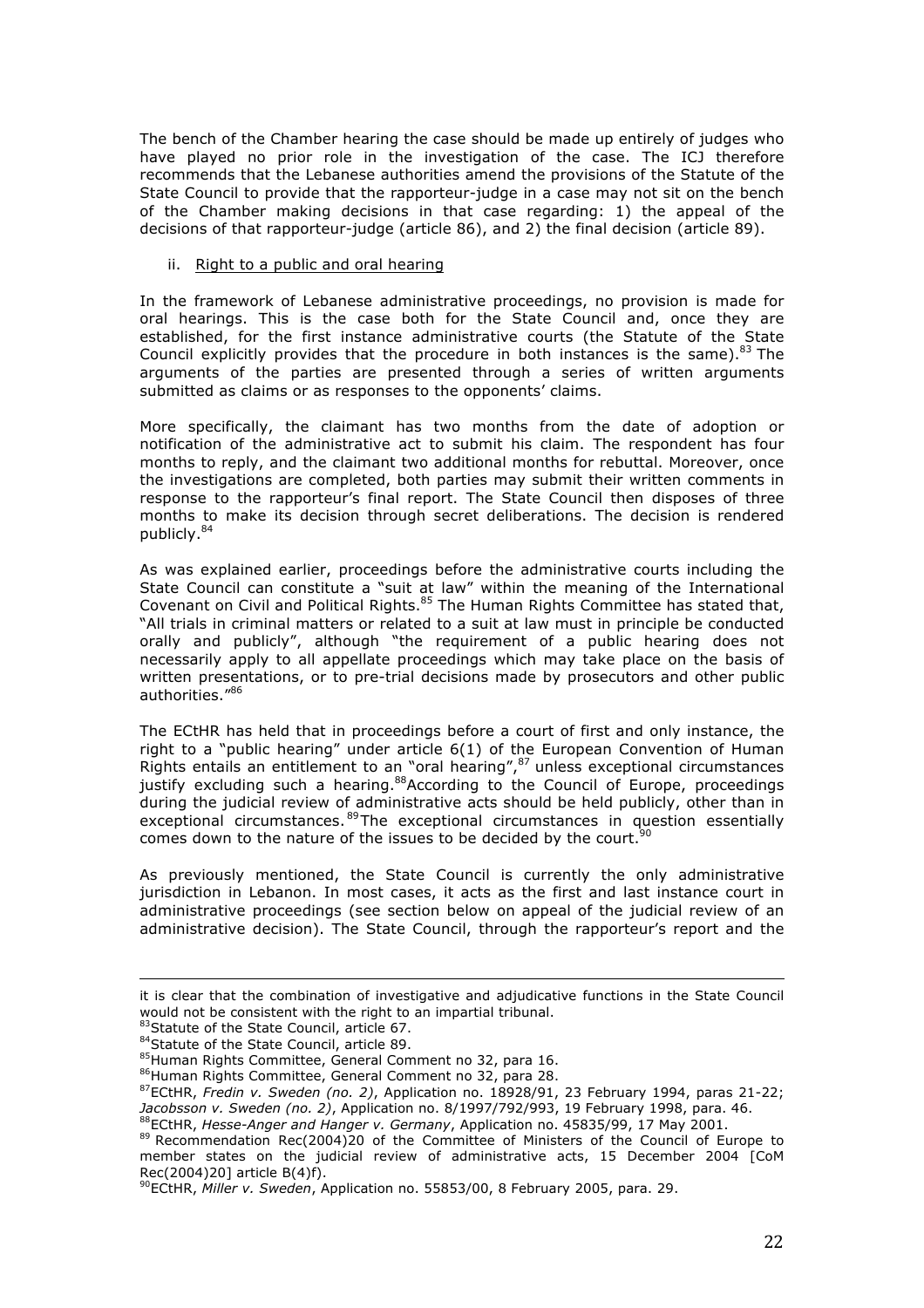written submissions of the parties, examines both the facts and the law of the cases presented before it.

The right to a public hearing implies the right an oral hearing at least before one instance of the proceedings.  $91$  Furthermore, the fact that civil proceedings on the merits are conducted in private in accordance with a general and absolute principle, as is the case in Lebanon, without the litigants being able to request a public hearing on the ground that their case presents special features, is not in principle compatible with the right to a public hearing.<sup>92</sup>

The kinds of exceptional circumstances that could justify proceedings without an oral hearing could include cases where there are no issues of contested credibility or facts which might necessitate a hearing and where the court may fairly and reasonably decide the case on the basis of the litigants' submissions and other written materials<sup>93</sup>, or in cases raising merely legal issues of a limited nature, such as where the State Council acts as a cassation authority.  $94$  If the applicant has had an opportunity to present his or her case orally at a public hearing at first instance, the requirement of a public hearing will not necessary apply to appellate proceedings conducted exclusively on the basis of written submissions.<sup>95</sup>On the other hand, oral hearings are clearly necessary for instance where the courts' jurisdiction extends to issues of law and important factual questions $96$ , where the court must assess whether the facts were correctly established by the authorities<sup>97</sup>, or where circumstances would require the courts to gain an impression of the applicants to give them the right to explain their personal situation.<sup>98</sup>

The ICJ is therefore of the view that the law should be amended to provide, at a minimum, at least until such time as the first instance administrative tribunals are operating the litigants must be able to request a public hearing before the State Council, and the right to be granted such a hearing absent exceptional circumstances. Thepossiblereasons for refusing such a hearing should also be clearly stipulated and should be linked to the considerations stated in theparagraphs above, i.e. that there are no issues of contested credibility or facts.The law should also provide that once the first instance administrative tribunals are operating, litigants will have the right to an oral hearing in first instance administrative tribunals in all cases, absent exceptional circumstances. (Only once the administrative tribunals of first instance are operating and generally conducting public and oral hearings, could consideration be given to returning to an exclusively or predominantly written procedure before the State Council.)

#### iii. Appellate Role of the State Council

 

According to article 60 the Statute of the State Council, the first instance administrative courts are the courts that ordinarily adjudicate in administrative cases. The State Council, on the other hand, is:

The appeal authority for decisions of the first instance administrative courts;

<sup>&</sup>lt;sup>91</sup> Human Rights Committee, General Comment no 32, para 28 ; ECtHR, Fischer v. Austria, Application no. 16922/90, 26 April 1995, para. 44; *Salomonsson v. Sweden*, Application no. 38978/97, 12 November 2002, para. 36.

<sup>92</sup>ECtHR, *Martinie v. France*, Application no. 58675/00, 12 April 2006, para. 42.

<sup>93</sup>ECtHR, *Döry v. Sweden*, Application no. 28394/95, 12 November 2002, para. 37; *Saccoccia v. Austria*, Application no. 69917/01, 18 December 2008, para. 73.

<sup>94</sup> ECtHR, *Allan Jacobsson v. Sweden (no. 2)*, Application no. 8/1997/792/993, 19 February 1998, para. 49; *Valová, Slezák and Slezákv. Slovakia*, Application no. 44925/98, 1 June 2004, paras 65-68.

<sup>&</sup>lt;sup>95</sup>Human Rights Committee, General Comment no 32, para 28 ; *R.M. v. Finland*, Communication 301/1998, UN Doc. CCPR/C/35/D/301/1988 (1989), para. 6.4.

<sup>96</sup>ECtHR, *Fischer v. Austria*, Application no. 16922/90, 26 April 1995, para. 44.

<sup>97</sup>ECtHR, *Malhous v. the Czech Republic*, Application no. 33071/96, 12 July 2001, para. 60.

<sup>98</sup>ECtHR, *Andersson v. Sweden*, Application no. 17202/04, 7 December 2010, para. 57.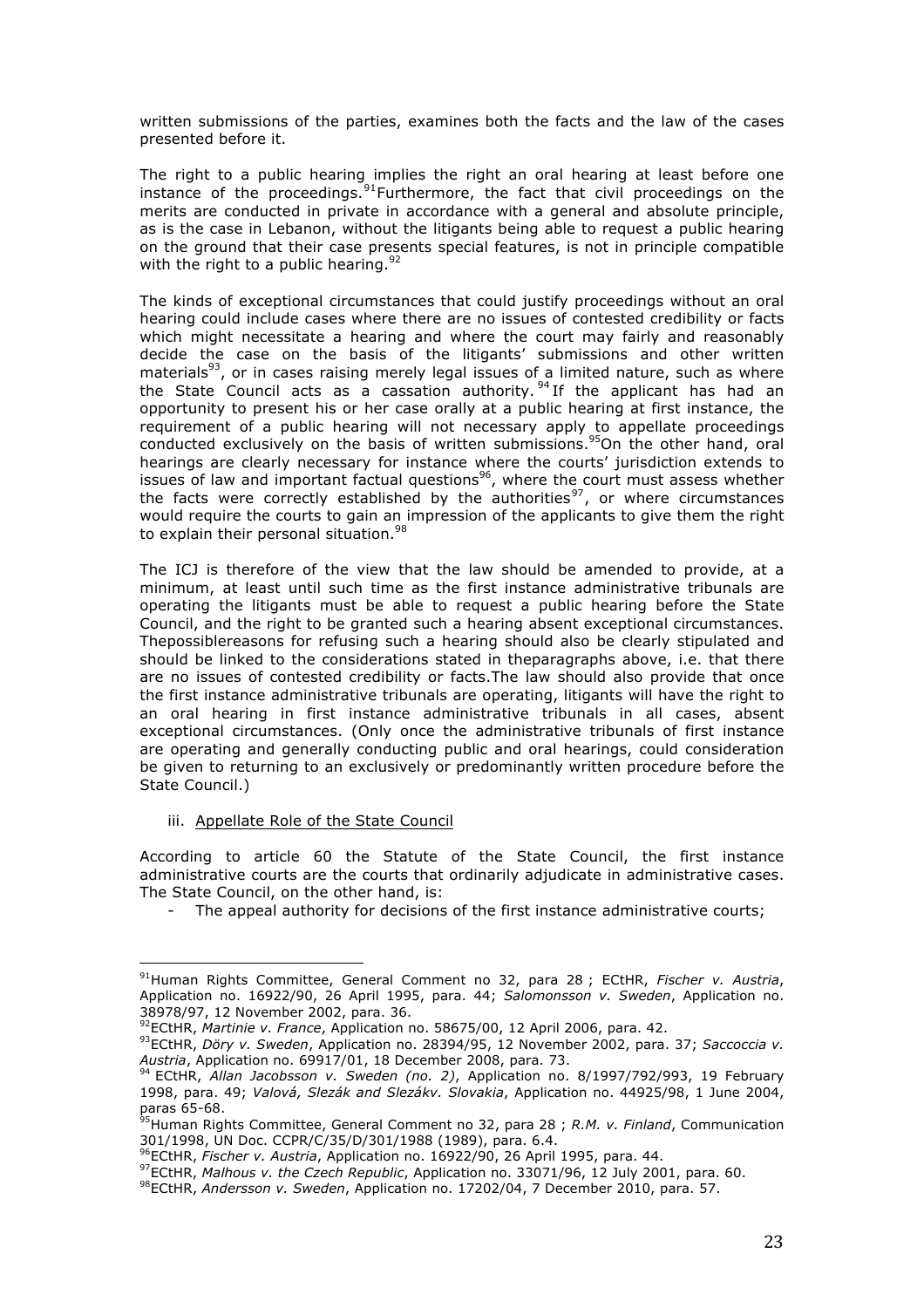- The appeal or cassation authority for decisions of administrative bodies or courts who are granted judicial capacity and are regulated by special laws<sup>99</sup>;
- The first and last instance court in other cases.

Article 61 of the Statute of the State Council enumerates the cases where the first instance administrative courts should have competence. These include among other things: compensation claims for damages resulting from public works or the enforcement of public interests or for damages resulting from the administrative functioning of Parliament; cases related to administrative contracts, transactions, obligations or privileges conducted by the public administration or administrative departments of the Parliament to ensure the functioning of public interests; cases involving employees or individual disputes relating to the staff of the Parliament; cases concerning public property.

However, because the first instance courts have yet to be established and operating in Lebanon, the State Council represents the only administrative jurisdiction and therefore adjudicates in all these cases. Therefore, it acts as first and last resort in all important proceedings seeking to invalidate regulatory decrees or acts (in particular in cases of abuse of power), for administrative elections, for taxation, or for the appropriateness, legality or interpretation of administrative acts.

As the Council of Europe has recommended, "The decision of the tribunal that reviews an administrative act should, at least in important cases, be subject to appeal to a higher tribunal, unless the case is directly referred to a higher tribunal in accordance with the national legislation".<sup>100</sup> The African Commission on Human and Peoples' Rights, Principles and Guidelines on the Right to a Fair Trial and Legal Assistance in Africa, also affirms that "the essential elements of a fair hearing" include " an entitlement to an appeal to a higher judicial body" (Principle A.2(J)).

With a view to strengthening the guarantees of due process in the framework of the administrative court system, and thus reinforcing the rule of law, the ICJrecommends that the Lebanese authorities proceed with urgency to the establishment of the first instance administrative courts. This should both significantly increase the overall capacityof the system for judicial review of administrative actions, and allow the State Council to fulfil the appellate role for which it was designed, in particular in important cases that may affect human rights or individuals' interests.

iv. Execution of the judgments of the State Council

 

According to information available to the ICJ, while the administration in Lebanon is, in principle, obliged to enforce the decisions rendered by the State Council, such decisions are often not actually implemented in practice. The Euro-Mediterranean Human Rights Network, for example, found that:

> The enforcement of judgments rendered by the Lebanese courts frequently encounters obstacles. This problem particularly affects the State Council whose decisions are often not enforced, though the administration is in principle obliged to enforce the decisions rendered by administrative courts. In July 2003, the Chamber of Deputies recommended to the government to respect judicial decisions and enforce them without delay. Until now, this recommendation has been ignored.<sup>101</sup>

<sup>99</sup> See also Statute of the State Council, article 114 and 117. For example, the *Shura* Council is competent to hear appeals of decisions of the Court of Audit, see Legislative Decree No. 82 of 16 September 1983 (with 1985 and 1992 amendments), article 79, available at (in Arabic): http://www.coa.gov.lb/subject.php?id=5.<br><sup>100</sup>CoM Rec(2004)20, article 4(i).

<sup>101</sup>Euro-Mediterranean Human Rights Network, *Lebanon: The Independence and Impartiality of the Judiciary*, 2010, p. 34.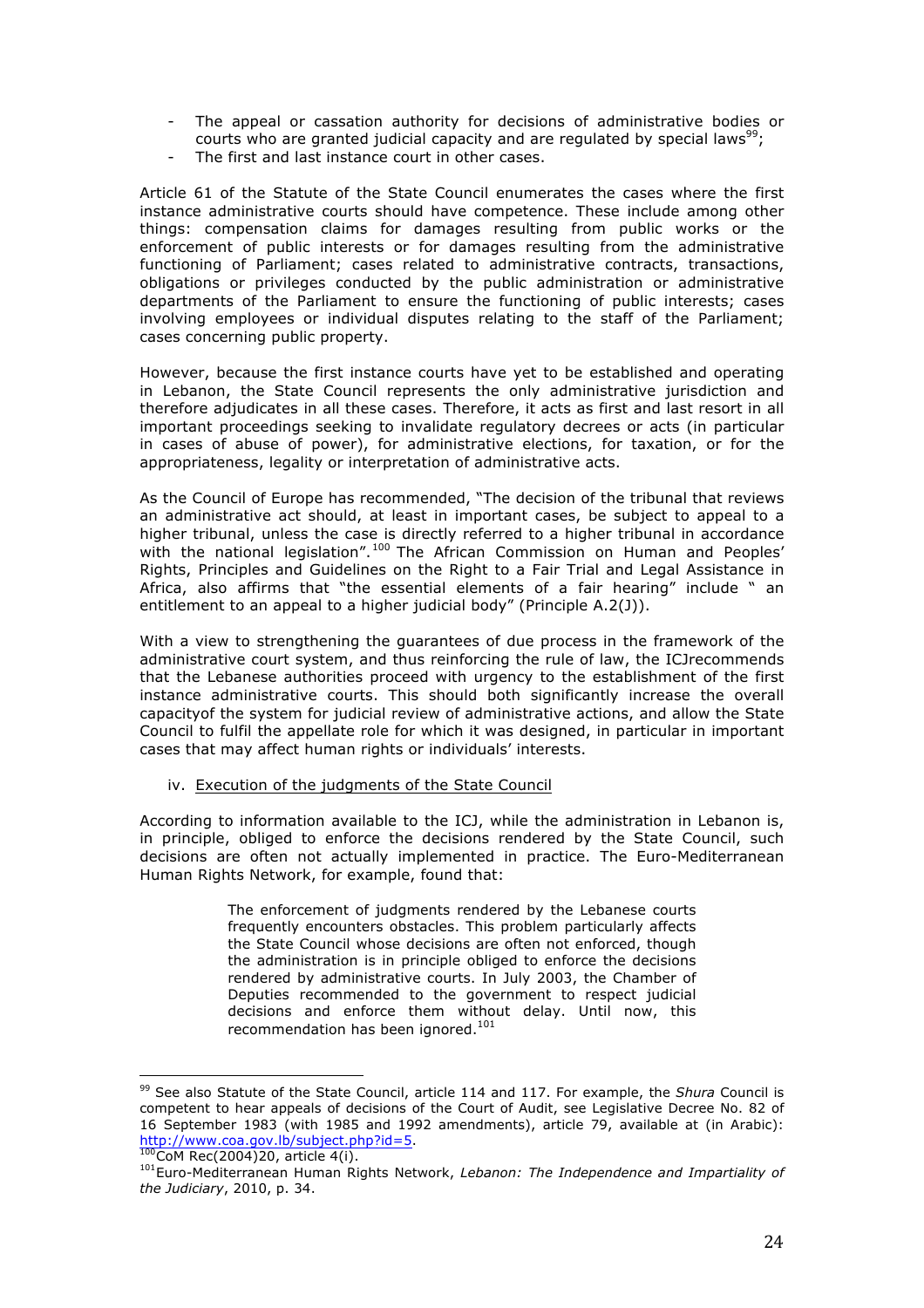This is in spite of several legal provisions according to which the decisions of the State Council are binding upon the administration, and allowing the State Council to impose coercive and punishment measures, in addition to the power to annul administrative acts. Indeed, the Statute of the State Council explicitly provides that the decisions of the State Council are binding upon the administration, which must comply with the legal provisions as described in these decisions.<sup>102</sup> Under article 123, the competent department ensures, in accordance with the provisions of the Code of Civil Procedure<sup>103</sup>, the execution of the judgments issued by the State Council or by the administrative courts in favour of individuals.<sup>104</sup> The head of the "implementing" department makes the decisions in regard to the procedural difficulties of execution, whereas the administrative court that issued the decision to be executed makes the decisions in regard to the any other problems.<sup>105</sup>

Moreover, the court may impose a coercive sanction, which is distinct from any claim for damages, when its decision is not executed.<sup>106</sup> In addition, any employee of the administration who uses his authority or influence, directly or indirectly, to hinder or delay the implementation of the decision of the State Council is liable to a fine of three to six months' salary before the Court of Audit.<sup>107</sup>

In accordance with its obligations under the ICCPR, Lebanon must not only ensure the effective protection of the rights contained in the Covenant, but must also provide accessible and effective remedies for individuals to vindicate those rights.<sup>108</sup> Article 2(3) provides in part that States must ensure that "the competent authorities shall enforce" remedies granted, including judicial remedies, for violation of rights protected by the Covenant. The African Commission on Human and Peoples' Rights, Principles and Guidelines on the Right to a Fair Trial and Legal Assistance in Africa, affirm that "any remedy granted shall be enforced by competent authorities" and that "any state body against which a judicial order or other remedy has been granted shall comply fully with such an order or remedy" (Principle C(c)(iii) and (iv)). The ECtHR stated that the right to a fair trial "would be illusory if a State's domestic legal system allowed a final, binding judicial decision to remain inoperative to the detriment of one party[…] Execution of a judgment given by any court must be regarded as an integral part of the 'trial' for the purposes of Article 6".<sup>109</sup>

This is of particular importantance in administrative proceedings where the claimant seeks the annulment of an administrative decision and the removal of its negative effects on his or her interests and, often, of his or her rights. The obligation to respect and to enforce final judgments in such circumstances lies with the State and is equally validregardless of whether courts or other entities are responsible for execution.The lack of funds or resources is not a sufficient reason for a state to fail to execute a judgment.<sup>110</sup>

Most importantly, the effective execution of a judgment entails that a final and binding judicial decision should be enforced within a reasonable period of

 

<sup>104</sup>In accordance with article 569 of the Lebanese Code of Civil Procedure, the court that issues the decision that is not executed, either in whole or in part, may determine a fine.

<sup>105</sup> Statute of the State Council, article 125.

<sup>&</sup>lt;sup>102</sup> Statute of the State Council, article 93.

<sup>&</sup>lt;sup>103</sup>Lebanese Code of Civil Procedure, articles 564 and following.

<sup>106</sup>Lebanese Code of Civil Procedure, article 569.

<sup>&</sup>lt;sup>107</sup> Statute of the State Council, article 93.

<sup>&</sup>lt;sup>108</sup> HRC, General Comment No. 31: The Nature of the General Legal Obligation Imposed on States Parties to the Covenant, UN Doc. CCPR/C/21/Rev.1/Add.1326 (2004), para. 15.

<sup>109</sup>ECtHR, *Hornsby v. Greece*, Application no. 18357/91, 19 March 1997, paras 40-41.

<sup>110</sup>Recommendation Rec(2003)16 of the Committee of Ministers to member states on the execution of administrative and judicial decisions in the field of administrative law [CoM Rec(2003)16], article (II)2.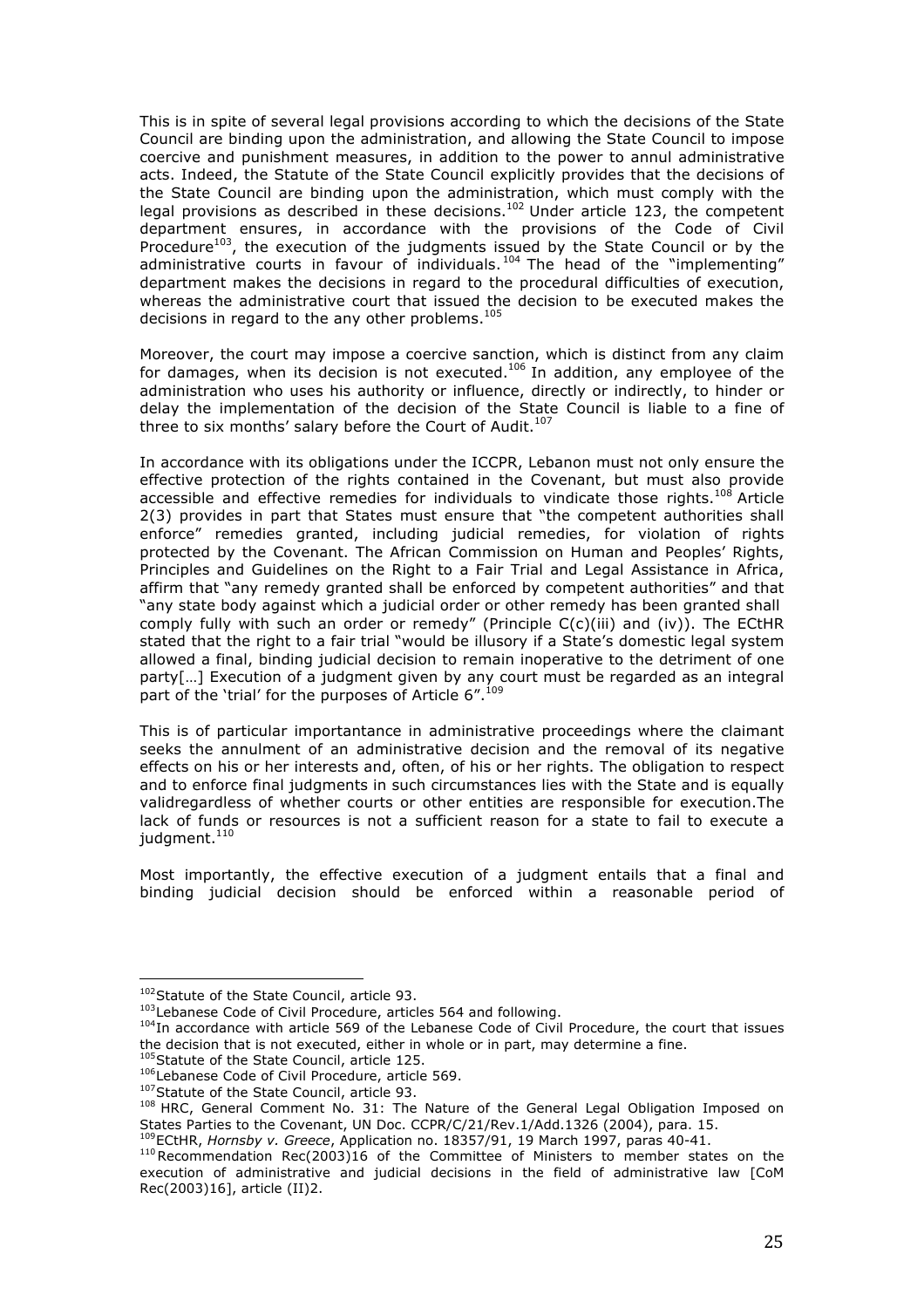time.<sup>111</sup>Inaction by the executing authorities or excessive delays in implementing courtdecisions are violations of the right to a fair trial and the right to an effectiveremedy.<sup>112</sup>

In administrative cases, some issues may arise where a tribunal issues a decision that is not favourable for the public administration. Yet, administrative courts must be empowered to decide upon an effective remedy and to ensure the implementation of its decisions. According to the Council of Europe's Recommendation Rec(2003)16 on the execution of administrative and judicial decisions in the field of administrative law, in cases of execution of decisions regarding administrative authorities:

- a. Member states should ensure that administrative authorities implement judicial decisions within a reasonable period of time. In order to give full effect to these decisions, they should take all necessary measures in accordance with the law.
- b. In cases of non-implementation by an administrative authority of a judicial decision, an appropriate procedure should be provided to seek execution of that decision, in particular through an injunction or a coercive fine.
- c. Member states should ensure that administrative authorities will be held liable where they refuse or neglect to implement judicial decisions. Public officials in charge of the implementation of judicial decisions may also be held individually liable in disciplinary, civil or criminal proceedings if they fail to implement them. $113$

In a report by the International Association of Supreme Administrative Jurisdictions, of which Lebanon is a member, the mechanisms and powers of administrative courts for enforcing their decisions in a large number of countries are examined.<sup>114</sup>Such measures can include, but are not limited to:

- Giving the State Council full authority for the enforcement of its decisions $^{115}$ ; allowing the administrative judge to appoint another authority if he or she considers that it is better placed in order to enforce the court's decision<sup>116</sup>; allowing the administrative judge to request the aid of another power of the State to decide upon the proper means for the implementation of the court's decision<sup>117</sup>; instituting mechanisms of assistance to the court in cases of administrative inaction $118$ :
- Adopting measures to avoid administrative inaction, e.g. granting a timeperiod in the judgment for execution of the judgment, thus avoiding measures taken for delaying purposes $^{119}$ ; stating in the written judgment, in specific and clear terms, the duties set upon the authority $^{120}$ ;
- Inciting enforcement or dissuading inaction, e.g. allowing the court to issue injunctions in specific circumstances, including precise instructions for the

<sup>111</sup> See Human Rights Committee, *Czernin v. Czech Republic*, UN Doc. CCPR/C/83/D/823/1998 (2005), para. 7.5; ECtHR*, Horsnby v. Greece*, Application no. 18357/91, 19 March 1997, para. 40.

<sup>112</sup> Human Rights Committee, *Czernin v. Czech Republic*, UN Doc. CCPR/C/83/D/823/1998 (2005), para. 7.5; ECtHR, *Hornsby v. Greece*, para. 45.

 $3$ CoM Rec(2003)16, article II(1)(a)-(c).

<sup>114</sup> International Association of Supreme Administrative Jurisdictions, *The Execution of Decisions of the Admnistrative Court*, VIIIth Congress, Madrid, 2004, available at: http://www.aihja.org/images/users/1/files/2004\_\_Madrid\_Congress\_\_General\_Report\_VIII\_con gres\_VIII\_va\_0.pdf. 115*Australia* and *Finland*.

<sup>116</sup>*Switzerland*.

<sup>117</sup>*Congo*.

<sup>118</sup>*Italy*.

<sup>119</sup>*Greece*.

<sup>120</sup>*England and Wales*, *Egypt*, *Greece* and *Luxembourg*.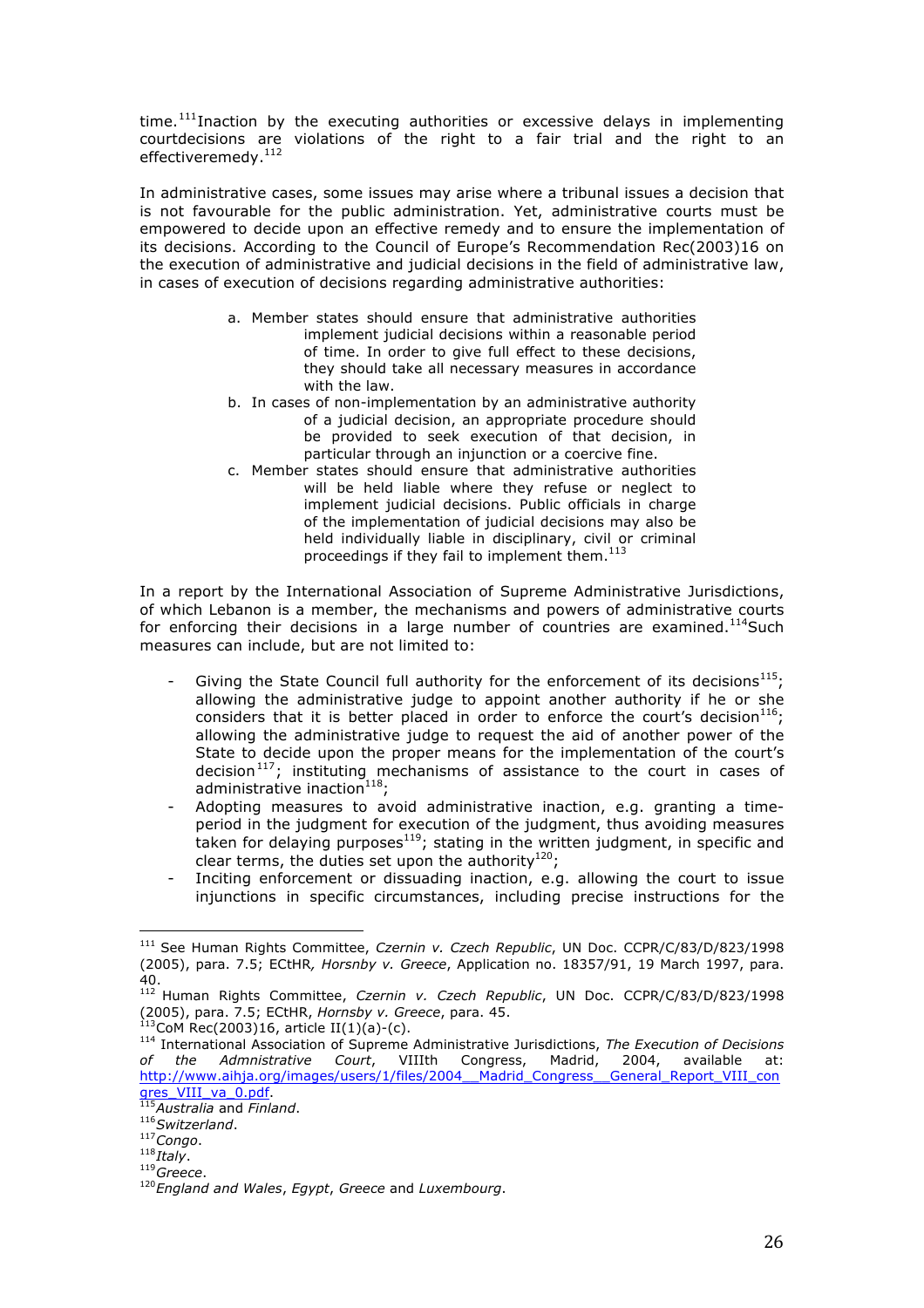execution, or *astreintes* (a "warning")<sup>121</sup>; the imposition of interest when pecuniary obligations are involved.

The ICJ urges Lebanese authorities to take further measures to ensure the prompt and exhaustive implementation of the final decisions of the State Council, for example by deepening the mechanisms and sanctions of article 93 of the Statute of the State Council.<sup>122</sup>

**In light of the above, the ICJ calls on the Lebanese authorities to amend the Statute of the State Council to:**

- **i. Ensure that the Chamber of the State Council hearing the case is impartial in reality and in appearanceby:**
	- **a. including a provision according to which administrative judges may not adjudicate in cases where the administrative act, regulation or decision contested in one for which they acted in an advisory capacity;**
	- **b. providing that the rapporteur-judge in administrative proceedings may not adjudicate in appeals of his or her own decisions and in the final decisions of a case in which he or she conducted the investigations;**
- **ii. Provide for the right to a public and oral hearing in all first instance proceedings,and for litigants to request a public hearing for proceedings at the State Council. (During such period in which the first instance tribunals remain inoperative, and the State Council is the sole instance, persons should have the right to a public and oral hearing in all State Council proceedings). Reasons for refusing such a hearing should remain exceptional and be restricted to cases that do not involve issues of credibility or assessment of facts, but only to legal or technical issues that do not require the court to gain an impression of the parties;**
- **iii. Proceed, in the briefest delay, to the establishment of the first instance administrative courts.**
- **iv. Ensure that the final decisions of the State Council are promptly and effectively executed, including by providing further mechanisms and sanctions to induce the public administration to execute administrative decisions issued against them.**

<sup>&</sup>lt;sup>121</sup>In French Law, the "*astreinte"* is the imposition, notably by the enforcement judge, of a sum<br>of money per day, week or month, of delay in the execution of the judgment or obligation.

 $122$  On this, see the speech of the President of the State Council, Mr Chucri Sader, "La protection des droits fondamentaux lors de l'exécution des décisions du juge administratif", available at: http://www.ahjucaf.org/La-protection-des-droits.html.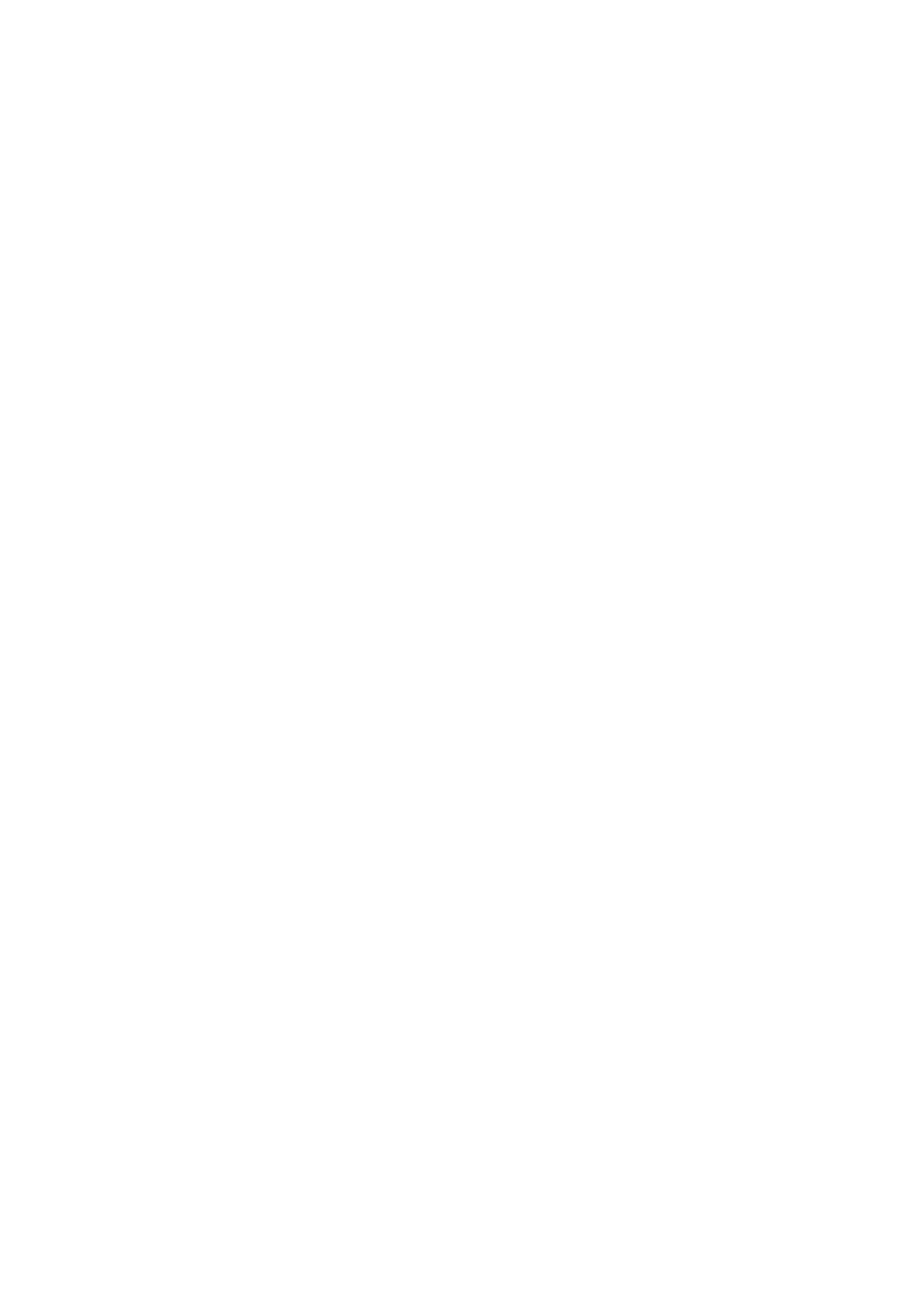# **Commission Members**

July 2018 (for an updated list, please visit www.icj.org/commission) **President:** Prof. Robert Goldman, United States

### **Vice-Presidents:**

Prof. Carlos Ayala, Venezuela Justice Radmila Dragicevic-Dicic, Serbia

## **Executive Committee:**

Justice Azhar Cachalia, South Africa Justice Sir Nicolas Bratza, UK Dame Silvia Cartwright, New Zealand Ms Roberta Clarke, Barbados-Canada Mr. Shawan Jabarin, Palestine Ms Hina Jilani, Pakistan Justice Sanji Monageng, Botswana Mr Belisário dos Santos Júnior, Brazil

# **Other Commission Members:**

Professor Kyong-Wahn Ahn, Republic of Korea Justice Chinara Aidarbekova, Kyrgyzstan Mr Muhannad Al-Hasani, Syria Justice Adolfo Azcuna, Philippines Mr Abdelaziz Benzakour, Morocco Mr Reed Brody, United States Prof. Miguel Carbonell, Mexico Justice Moses Chinhengo, Zimbabwe Prof. Sarah Cleveland, United States Justice Martine Comte, France Mr Gamal Eid, Egypt Mr Roberto Garretón, Chile Prof. Jenny E. Goldschmidt, Netherlands Prof. Michelo Hansungule, Zambia Ms Gulnora Ishankanova, Uzbekistan Ms Imrana Jalal, Fiji Justice Kalthoum Kennou, Tunisia Ms Jamesina Essie L. King, Sierra Leone Prof. David Kretzmer, Israel Prof. César Landa, Peru Justice Ketil Lund, Norway Justice Qinisile Mabuza, Swaziland Justice José Antonio Martín Pallín, Spain Prof. Juan Méndez, Argentina

Justice Charles Mkandawire, Malawi Mr Kathurima M'Inoti, Kenya Justice Yvonne Mokgoro, South Africa Justice Tamara Morschakova, Russia Justice Willly Mutunga, Kenya Justice Egbert Myjer, Netherlands Justice John Lawrence O'Meally, Australia Ms Mikiko Otani, Japan Justice Fatsah Ouguergouz, Algeria Dr Jarna Petman, Finland Prof. Mónica Pinto, Argentina Prof. Victor Rodriguez Rescia, Costa Rica Justice Michèle Rivet, Canada Mr Alejandro Salinas Rivera, Chile Mr Michael Sfard, Israel Prof. Marco Sassoli, Italy-Switzerland Justice Ajit Prakash Shah, India Justice Kalyan Shrestha, Nepal Ms Ambiga Sreenevasan, Malaysia Mr Wilder Tayler, Uruguay Justice Philippe Texier, France Justice Lillian Tibatemwa-Ekirikubinza, Uganda Justice Stefan Trechsel, Switzerland Prof. Rodrigo Uprimny Yepes, Colombia